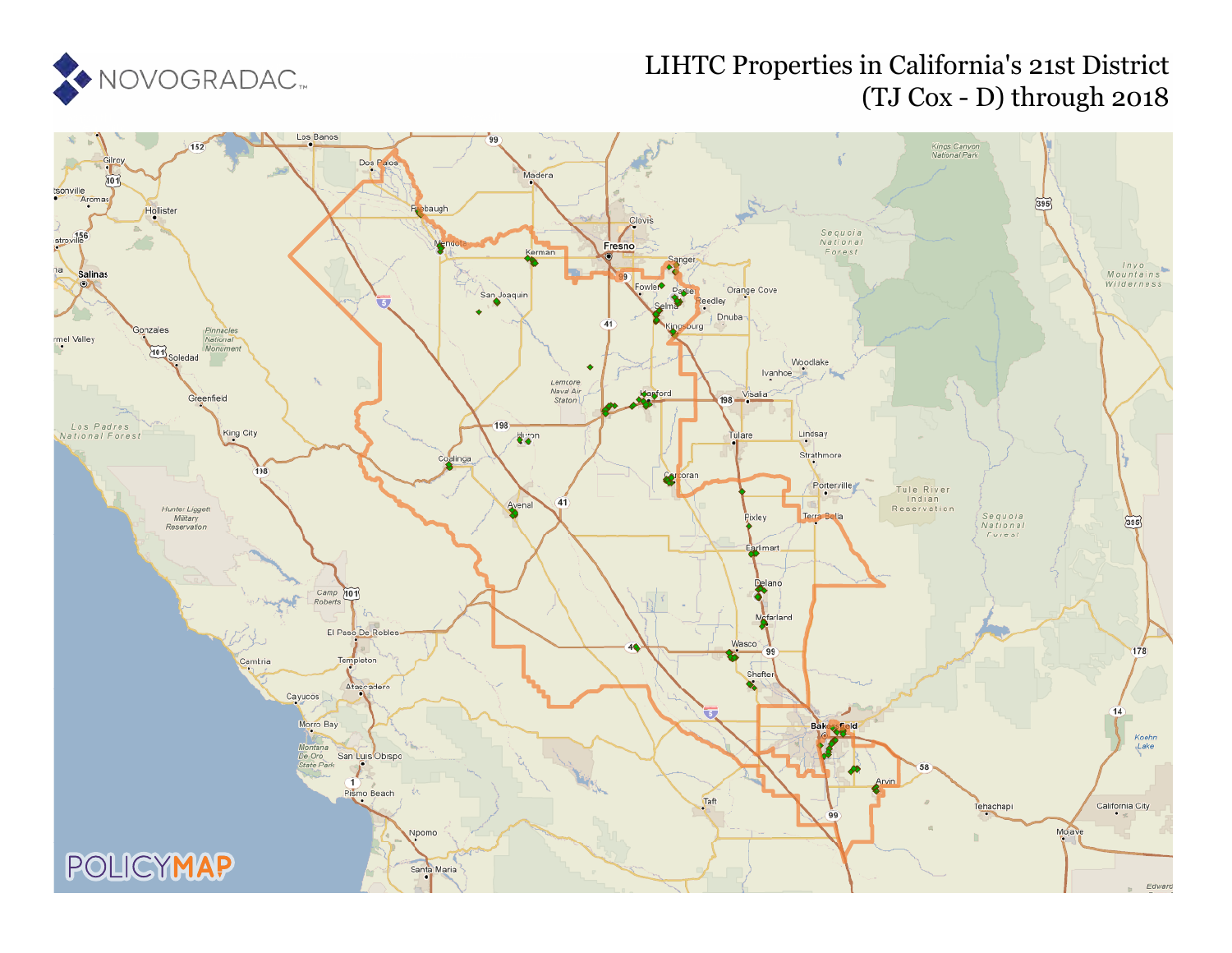| <b>Project Name</b>                       | <b>Address</b>                              | City              | <b>State</b> | <b>Zip Code</b> | <b>Nonprofit</b><br><b>Sponsor</b> | <b>Allocation</b><br>Year | Annual<br><b>Allocated</b><br><b>Amount</b> | in Service | <b>Year Placed Construction</b><br><b>Type</b> | <b>Total</b><br><b>Units</b> | Low<br>Income<br><b>Units</b> | <b>Rent or</b><br>Income<br><b>Ceiling</b> | <b>Credit</b><br><b>Percentag Exempt</b><br>$\mathbf{e}$ | Tax-<br><b>Bond</b> | <b>HUD Multi-</b><br><b>Family</b><br><b>Financing/Rent</b><br>al Assistance |
|-------------------------------------------|---------------------------------------------|-------------------|--------------|-----------------|------------------------------------|---------------------------|---------------------------------------------|------------|------------------------------------------------|------------------------------|-------------------------------|--------------------------------------------|----------------------------------------------------------|---------------------|------------------------------------------------------------------------------|
| <b>CALIENTE CREEK</b>                     | 909 MEYER ST ARVIN                          |                   | CA           | 93203           | No                                 | 1998                      | \$359,307                                   | 1999       | <b>New Construction</b>                        | 45                           | 45                            | 60% AMGI                                   | 70%<br>present<br>value                                  | No                  |                                                                              |
| CASA DEL SOL APTS                         | 12184<br><b>HANFORD</b><br><b>ARMONA RD</b> | <b>HANFORD</b>    | ${\rm CA}$   | 93230           | No                                 | 1997                      | \$662,469                                   | 1999       | <b>New Construction</b>                        | 80                           | 79                            | 60% AMGI                                   | 70%<br>present<br>value                                  | No                  |                                                                              |
| <b>CASA HERNANDEZ</b><br><b>APTS</b>      | <b>200 S ALBANY</b><br><b>ST</b>            | <b>DELANO</b>     | CA           |                 | No                                 | 1996                      | \$559,323                                   | 1999       | <b>New Construction</b>                        | 80                           | 79                            | 60% AMGI                                   | 70%<br>present<br>value                                  | No                  |                                                                              |
| <b>CEDARBROOK</b>                         | $1850 \, \mbox{RODGERS} \,$ HANFORD<br>RD   |                   | CA           | 93230           | No                                 | 1998                      | \$227,183                                   | 1999       | <b>New Construction</b>                        | 70                           | 70                            | 60% AMGI                                   | 30%<br>present<br>value                                  | Yes                 |                                                                              |
| <b>MONTCLAIR APTS</b>                     | 157 S 19TH AVE LEMOORE                      |                   | CA           |                 | No                                 | 1997                      | \$503,745                                   | 1999       | <b>New Construction</b>                        | 79                           | 79                            | <b>50% AMGI</b>                            | 70%<br>present<br>value                                  | No                  |                                                                              |
| <b>VILLA HERMOSA</b>                      | 1500 POPLAR<br>AVE                          | WASCO             | CA           | 93280           | No                                 | 1998                      | \$295,512                                   | 1999       | New Construction                               | 39                           | 39                            | 60% AMGI                                   | 70%<br>present<br>value                                  | No                  |                                                                              |
| EL PALMAR APTS                            | 1112 E<br><b>WHITNEY ST</b>                 | <b>AVENAL</b>     | CA           | 93204           | No                                 | 2002                      | \$739,742                                   | 2003       | <b>New Construction</b>                        | 81                           | 80                            | 60% AMGI                                   | 70%<br>present<br>value                                  | No                  |                                                                              |
| MILAGRO DEL VALLE 106 11TH ST             |                                             | <b>MC FARLAND</b> | CA           | 93250           | No                                 | 2001                      | \$551,018                                   | 2003       | <b>New Construction</b>                        | 46                           | 46                            | 60% AMGI                                   | 70%<br>present<br>value                                  | No                  |                                                                              |
| <b>VILLAGE AT</b><br><b>MENDOTA</b>       | 647 PEREZ ST MENDOTA                        |                   | CA           | 93640           | No                                 | 2001                      | \$600,715                                   | 2003       | <b>New Construction</b>                        | 81                           | 80                            | 60% AMGI                                   | 70%<br>present<br>value                                  | No                  |                                                                              |
| <b>VILLAS SANTA FE</b>                    | <b>250 BELMONT</b><br><b>ST</b>             | <b>DELANO</b>     | CA           | 93215           | $\mathbf{N}\mathbf{o}$             | 2001                      | \$1,051,586                                 | 2003       | <b>New Construction</b>                        | 81                           | 80                            | 60% AMGI                                   | 70%<br>present<br>value                                  | No                  |                                                                              |
| <b>VINTAGE APTS</b>                       | 14380W<br>CALIFORNIA KERMAN<br>AVE          |                   | CA           | 93630           | No                                 | 1989                      | \$150,856                                   | 1991       | Acquisition and<br>Rehab                       | 100                          | 100                           | 60% AMGI                                   | 70%<br>present<br>value                                  | No                  |                                                                              |
| <b>SUNSHINE</b><br><b>FINANCIAL GROUP</b> | 2303 YERBA ST SELMA                         |                   | CA           | 93662           | No                                 | 1992                      | \$37,348                                    | 1992       | <b>New Construction</b>                        | 5                            | $5\phantom{.0}$               | 60% AMGI                                   | 70%<br>present<br>value                                  | No                  |                                                                              |
| <b>MENDOTA VILLAGE</b><br><b>APTS</b>     | 1100 SECOND<br><b>ST</b>                    | <b>MENDOTA</b>    | CA           | 93640           | N <sub>o</sub>                     | 1992                      | \$98,389                                    | 1993       | <b>New Construction</b>                        | 44                           | 44                            | 60% AMGI                                   | 70%<br>present<br>value                                  | No                  |                                                                              |

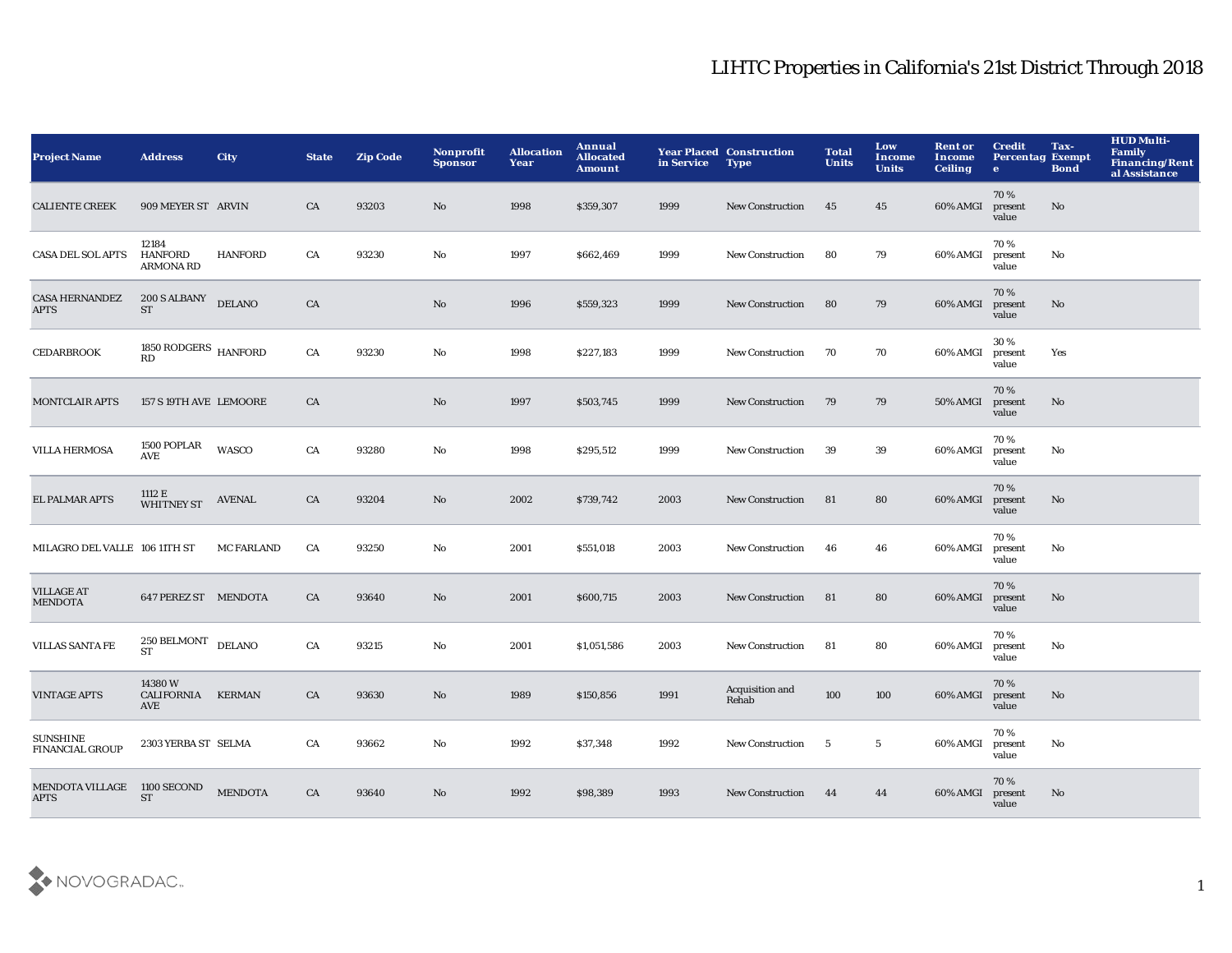| <b>Project Name</b>                      | <b>Address</b>                    | <b>City</b>               | <b>State</b> | <b>Zip Code</b> | Nonprofit<br><b>Sponsor</b> | <b>Allocation</b><br>Year | Annual<br><b>Allocated</b><br><b>Amount</b> | in Service | <b>Year Placed Construction</b><br><b>Type</b> | <b>Total</b><br><b>Units</b> | Low<br><b>Income</b><br><b>Units</b> | <b>Rent or</b><br><b>Income</b><br><b>Ceiling</b> | <b>Credit</b><br><b>Percentag Exempt</b><br>$\bullet$ | Tax-<br><b>Bond</b> | <b>HUD Multi-</b><br>Family<br><b>Financing/Rent</b><br>al Assistance |
|------------------------------------------|-----------------------------------|---------------------------|--------------|-----------------|-----------------------------|---------------------------|---------------------------------------------|------------|------------------------------------------------|------------------------------|--------------------------------------|---------------------------------------------------|-------------------------------------------------------|---------------------|-----------------------------------------------------------------------|
| <b>KRISTINE APTS</b>                     | <b>AVE</b>                        | 2901 VIRGINIA BAKERSFIELD | CA           | 93307           | No                          | 1992                      | \$359,702                                   | 1994       | <b>New Construction</b>                        | 60                           | 59                                   | 60% AMGI                                          | 70%<br>present<br>value                               | No                  |                                                                       |
| <b>SYCAMORE WALK</b>                     | 380 PACHECO<br>RD                 | <b>BAKERSFIELD</b>        | CA           | 93307           | $\mathbf{N}\mathbf{o}$      | 1998                      | \$1,037,499                                 | 2000       | <b>New Construction</b>                        | 112                          | 110                                  | <b>50% AMGI</b>                                   | 70%<br>present<br>value                               | No                  |                                                                       |
| <b>SHADOWBROOK</b><br><b>APTS</b>        | 1839 NELSON<br><b>BLVD</b>        | <b>SELMA</b>              | ${\rm CA}$   | 93662           | No                          | 1999                      | \$303,061                                   | 2000       | Acquisition and<br>Rehab                       | 193                          | 191                                  | 60% AMGI                                          | 30%<br>present<br>value                               | Yes                 |                                                                       |
| EL MIRAGE APTS                           | 1900 POPLAR<br><b>AVE</b>         | WASCO                     | CA           | 93280           | No                          | 2002                      | \$119,284                                   | 2004       | <b>New Construction</b>                        | 34                           | 34                                   | 60% AMGI                                          | 30 %<br>present<br>value                              | Yes                 |                                                                       |
| <b>ELDERBERRY AT</b><br>BETHEL           | 2505 FIFTH ST SANGER              |                           | CA           | 93657           | Yes                         | 2003                      | \$414,217                                   | 2004       | <b>New Construction</b>                        | 74                           | 73                                   | 60% AMGI                                          | 70%<br>present<br>value                               | No                  |                                                                       |
| <b>HOOD STREET</b><br><b>FAMILY APTS</b> | 1400 HOOD ST ARVIN                |                           | CA           | 93203           | No                          | 2003                      | \$271,938                                   | 2004       | <b>New Construction</b>                        | 27                           | 26                                   | 60% AMGI                                          | 70%<br>present<br>value                               | No                  |                                                                       |
| <b>LA AMISTAD</b>                        | <b>1001 WALNUT</b><br>DR          | <b>ARVIN</b>              | CA           | 93203           | No                          | 2003                      | \$1,062,579                                 | 2004       | New Construction                               | 80                           | 79                                   | 60% AMGI                                          | 70%<br>present<br>value                               | No                  |                                                                       |
| PARLIER FAMILY APT                       | 13600 E<br>PARLIER AVE            | PARLIER                   | CA           | 93648           | Yes                         | 2003                      | \$698,796                                   | 2004       | <b>New Construction</b>                        | 62                           | 61                                   | 60% AMGI                                          | 70%<br>present<br>value                               | No                  |                                                                       |
| <b>CALIFORNIA APTS</b>                   | 22150<br><b>CALIFORNIA</b><br>AVE | <b>SAN JOAQUIN</b>        | CA           |                 | No                          | 1993                      | \$101,315                                   | 1994       | <b>New Construction</b>                        | 42                           | 41                                   | 60% AMGI                                          | 70%<br>present<br>value                               | No                  |                                                                       |
| FIREBAUGH GARDEN<br><b>APTS</b>          | 600 P ST                          | <b>FIREBAUGH</b>          | CA           | 93622           | No                          | 1994                      | \$92,440                                    | 1995       | <b>New Construction</b>                        | 40                           | 40                                   | 60% AMGI                                          | 70%<br>present<br>value                               | No                  |                                                                       |
| <b>SOLINAS VILLAGE</b><br><b>APTS</b>    | 711 FIFTH ST                      | <b>MC FARLAND</b>         | CA           | 93250           | No                          | 1993                      | \$288,637                                   | 1995       | <b>New Construction</b>                        | 52                           | 51                                   | 60% AMGI                                          | 70%<br>present<br>value                               | No                  |                                                                       |
| <b>LAKES AT SELMA</b>                    | 1675 NELSON<br><b>BLVD</b>        | <b>SELMA</b>              | CA           | 93662           | No                          | 1998                      | \$18,316                                    | 1995       | <b>New Construction</b>                        | 38                           | 8                                    | 60% AMGI                                          | 30%<br>present<br>value                               | Yes                 |                                                                       |
| <b>ALDERWOOD</b>                         | <b>990 FOX ST</b>                 | <b>LEMOORE</b>            | CA           | 93245           | No                          | 1995                      | \$621,060                                   | 1996       | <b>New Construction</b>                        | 80                           | 78                                   | 60% AMGI                                          | 70%<br>present<br>value                               | No                  |                                                                       |

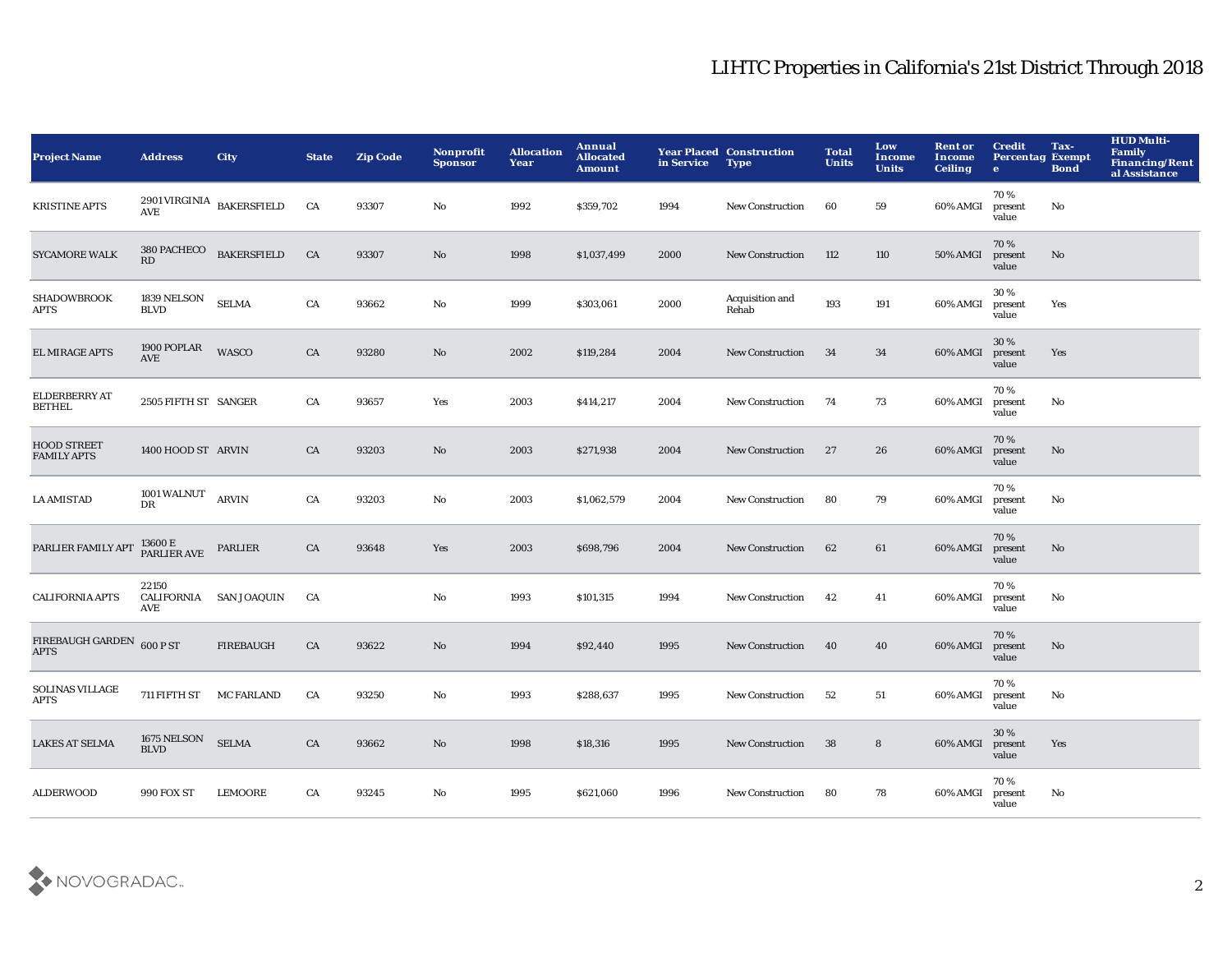| <b>Project Name</b>                                                                  | <b>Address</b>                                       | City              | <b>State</b> | <b>Zip Code</b> | Nonprofit<br><b>Sponsor</b> | <b>Allocation</b><br>Year | Annual<br><b>Allocated</b><br>Amount | in Service           | <b>Year Placed Construction</b><br><b>Type</b> | <b>Total</b><br><b>Units</b> | Low<br><b>Income</b><br><b>Units</b> | <b>Rent or</b><br>Income<br><b>Ceiling</b> | <b>Credit</b><br><b>Percentag Exempt</b><br>$\bullet$ | Tax-<br><b>Bond</b> | <b>HUD Multi-</b><br><b>Family</b><br><b>Financing/Rent</b><br>al Assistance |
|--------------------------------------------------------------------------------------|------------------------------------------------------|-------------------|--------------|-----------------|-----------------------------|---------------------------|--------------------------------------|----------------------|------------------------------------------------|------------------------------|--------------------------------------|--------------------------------------------|-------------------------------------------------------|---------------------|------------------------------------------------------------------------------|
| <b>ALMOND COURT</b>                                                                  | 801 ALMOND<br><b>CT</b>                              | <b>WASCO</b>      | CA           | 93280           | No                          | 1995                      | \$257,962                            | 1996                 | <b>New Construction</b>                        | 36                           | 35                                   | 60% AMGI                                   | 70%<br>present<br>value                               | No                  |                                                                              |
| SARATOGA APTS                                                                        | $2830\,\rm WILLOW$ $\,$ SELMA<br><b>ST</b>           |                   | CA           | 93662           |                             | 1987                      | \$0                                  | Insufficient<br>Data | Not Indicated                                  | 57                           | 57                                   |                                            | Not<br>Indicated                                      |                     |                                                                              |
| <b>MENDOTA RENTAL</b><br><b>ASSISTANCE</b><br><b>DEMONSTRATION</b><br>(RAD) (SITE A) | 111 STRAW ST MENDOTA                                 |                   | CA           | 93640           |                             | 2013                      | \$0                                  | Insufficient<br>Data | Not Indicated                                  | 124                          | $\mathbf 0$                          |                                            | Not<br>Indicated                                      |                     |                                                                              |
| <b>ALDEA PARK APTS</b>                                                               | 14681 LOST<br><b>HILLS RD</b>                        | <b>LOST HILLS</b> | CA           |                 | $\mathbf{No}$               | 1998                      | \$160,299                            | 2001                 | New Construction                               | 41                           | 40                                   | 60% AMGI                                   | 30%<br>present<br>value                               | Yes                 |                                                                              |
| SAN JOAQUIN VISTA<br><b>APTS</b>                                                     | 500 P ST                                             | <b>FIREBAUGH</b>  | CA           | 93622           | No                          | 1999                      | \$341,113                            | 2001                 | Acquisition and<br>Rehab                       | 48                           | 47                                   | 60% AMGI                                   | 70%<br>present<br>value                               | No                  |                                                                              |
| <b>VINEYARD APTS</b>                                                                 | 10412<br>STOBAUGH ST                                 | <b>LAMONT</b>     | CA           | 93241           | No                          | 2000                      | \$388,227                            | 2001                 | <b>New Construction</b>                        | 65                           | 52                                   | 60% AMGI                                   | 70%<br>present<br>value                               | No                  |                                                                              |
| SALANDINI VILLA                                                                      | $13785\,\mathrm{E}$ PARLIER MANNING AVE $\,$ PARLIER |                   | CA           | 93648           | No                          | 1994                      | \$1,037,996                          | 1996                 | New Construction                               | 148                          | 146                                  | 60% AMGI                                   | 70%<br>present<br>value                               | No                  |                                                                              |
| <b>HERITAGE PARK AT</b><br><b>HANFORD</b>                                            | 439<br>CENTENNIAL HANFORD<br>DR                      |                   | CA           | 93230           | No                          | 1995                      | \$407,698                            | 1997                 | New Construction                               | 81                           | 80                                   | 60% AMGI                                   | 70%<br>present<br>value                               | No                  |                                                                              |
| <b>MADISON PLACE</b>                                                                 | 1885 MADISON BAKERSFIELD<br><b>ST</b>                |                   | CA           | 93307           | No                          | 1996                      | \$445,393                            | 1997                 | <b>New Construction</b>                        | 56                           | 56                                   | 60% AMGI                                   | 70%<br>present<br>value                               | No                  |                                                                              |
| <b>VALLEY VIEW</b><br>(DELANO)                                                       | $2108$ JASMINE $\,$ DELANO $\,$<br><b>ST</b>         |                   | ${\rm CA}$   | 93215           |                             | Insufficient<br>Data      | $\$0$                                | Insufficient<br>Data | Not Indicated                                  | 83                           | $\mathbf 0$                          |                                            | Not<br>Indicated                                      |                     |                                                                              |
| <b>KINGSBURG APTS</b>                                                                | 801 STROUD<br>AVE                                    | <b>KINGSBURG</b>  | CA           | 93631           | No                          | 1987                      | \$70,678                             | 1987                 | Acquisition and<br>Rehab                       | 38                           | 38                                   | 60% AMGI                                   | 70%<br>present<br>value                               | No                  |                                                                              |
| WESTWOOD MANOR 211 S ASH ST                                                          |                                                      | <b>EARLIMART</b>  | CA           | 93219           | No                          | 1987                      | \$62,140                             | 1987                 | <b>New Construction</b>                        | 40                           | 40                                   | 60% AMGI                                   | 70%<br>present<br>value                               | No                  |                                                                              |
| <b>JOHANSON ARMS</b><br><b>APTS</b>                                                  | 901 HAROLD<br><b>ST</b>                              | <b>KINGSBURG</b>  | CA           | 93631           | No                          | 1987                      | \$367,939                            | 1988                 | <b>New Construction</b>                        | 104                          | 104                                  | 60% AMGI                                   | 70%<br>present<br>value                               | No                  |                                                                              |

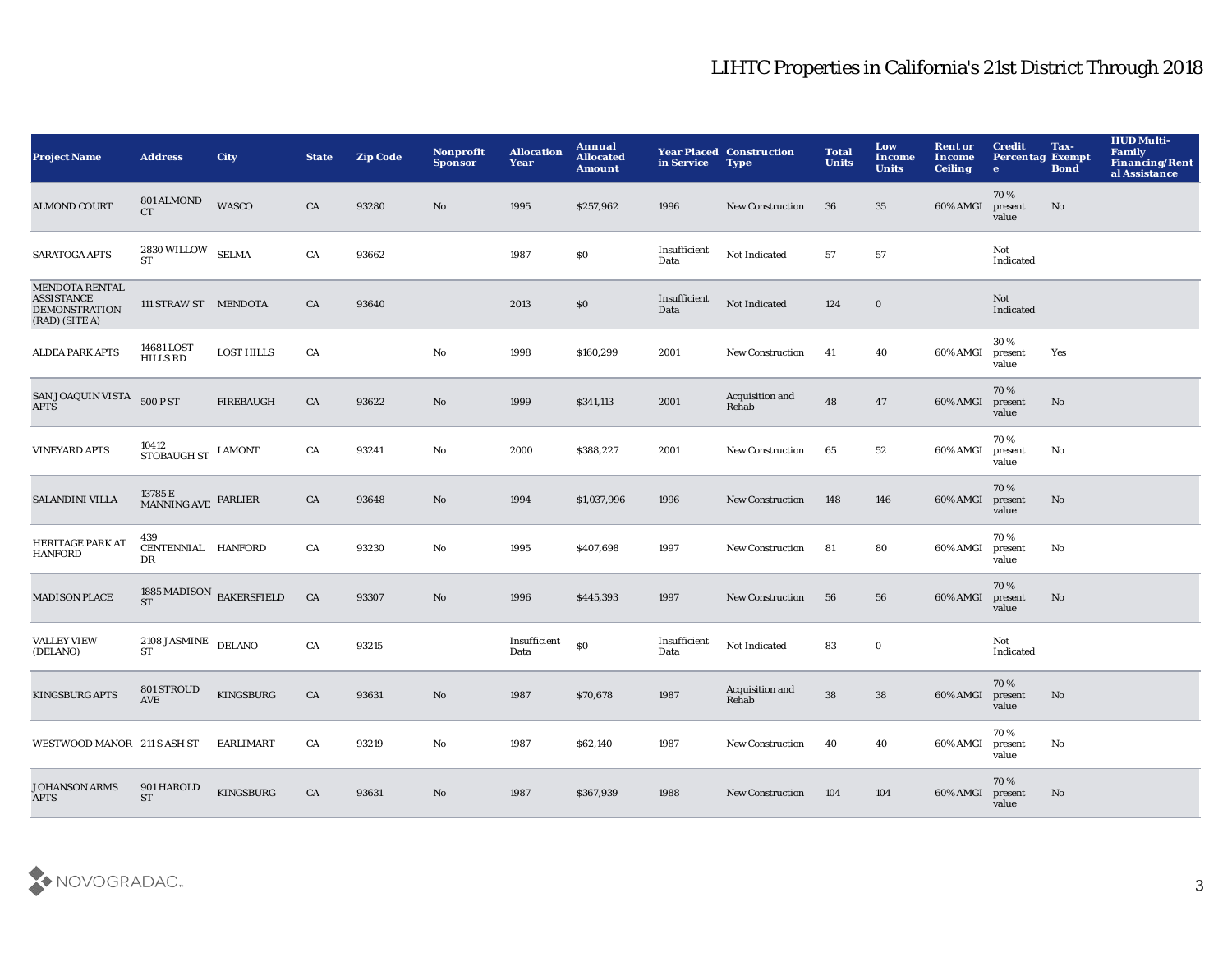| <b>Project Name</b>                                    | <b>Address</b>                               | <b>City</b>        | <b>State</b> | <b>Zip Code</b> | <b>Nonprofit</b><br><b>Sponsor</b> | <b>Allocation</b><br>Year | Annual<br><b>Allocated</b><br><b>Amount</b> | in Service | <b>Year Placed Construction</b><br><b>Type</b> | <b>Total</b><br><b>Units</b> | Low<br><b>Income</b><br><b>Units</b> | <b>Rent or</b><br><b>Income</b><br><b>Ceiling</b> | <b>Credit</b><br><b>Percentag Exempt</b><br>$\bullet$ | Tax-<br><b>Bond</b> | <b>HUD Multi-</b><br><b>Family</b><br><b>Financing/Rent</b><br>al Assistance |
|--------------------------------------------------------|----------------------------------------------|--------------------|--------------|-----------------|------------------------------------|---------------------------|---------------------------------------------|------------|------------------------------------------------|------------------------------|--------------------------------------|---------------------------------------------------|-------------------------------------------------------|---------------------|------------------------------------------------------------------------------|
| <b>QUINCY STREET</b><br>APTS                           | 1626 QUINCY<br><b>ST</b>                     | <b>DELANO</b>      | CA           | 93215           | No                                 | 1988                      | \$10,585                                    | 1988       | <b>New Construction</b>                        | 33                           | $\overline{7}$                       | 60% AMGI                                          | 70%<br>present<br>value                               | No                  |                                                                              |
| <b>VILLA ROSA APTS</b>                                 | 1385 GRIFFITH WASCO<br><b>AVE</b>            |                    | CA           | 93280           | No                                 | 1988                      | \$69,167                                    | 1988       | <b>New Construction</b>                        | 44                           | 44                                   | 60% AMGI                                          | 70%<br>present<br>value                               | No                  |                                                                              |
| <b>COUNTRY CLUB APTS<br/>- LEMOORE</b>                 | 1055 BLAKE ST LEMOORE                        |                    | CA           | 93245           | No                                 | 1989                      | \$155,385                                   | 1989       | Acquisition and<br>Rehab                       | 108                          | 108                                  | 60% AMGI                                          | 70%<br>present<br>value                               | No                  |                                                                              |
| VAN DYCK ESTATES                                       | 105 REDWOOD SANGER<br><b>AVE</b>             |                    | CA           | 93657           | No                                 | 1989                      | \$106,192                                   | 1989       | Acquisition and<br>Rehab                       | 16                           | 16                                   | 60% AMGI                                          | 70%<br>present<br>value                               | No                  |                                                                              |
| CASA DE LA PALOMA<br>(ARVIN)                           | 1301 HAVEN DR ARVIN                          |                    | CA           | 93203           | No                                 | 2001                      | \$392,433                                   | 2002       | <b>New Construction</b>                        | 43                           | 42                                   | 60% AMGI                                          | 70%<br>present<br>value                               | No                  |                                                                              |
| <b>SUNRISE VILLA</b>                                   | 1600 POPLAR<br>AVE                           | <b>WASCO</b>       | CA           | 93280           | No                                 | 2001                      | \$355,310                                   | 2002       | <b>New Construction</b>                        | 44                           | 43                                   | 60% AMGI                                          | 70%<br>present<br>value                               | No                  |                                                                              |
| THE VILLAGE AT<br><b>LAKESIDE</b>                      | 1718 PANAMA<br>LN                            | <b>BAKERSFIELD</b> | CA           | 93307           | No                                 | 1997                      | \$170,866                                   | 1998       | Acquisition and<br>Rehab                       | 136                          | 135                                  | 60% AMGI                                          | 30%<br>present<br>value                               | Yes                 |                                                                              |
| LEMOORE<br><b>WESTBERRY LTD</b>                        | 1195 E<br><b>HANFORD</b><br><b>ARMONA RD</b> | <b>LEMOORE</b>     | CA           | 93245           | No                                 | 1997                      | \$300,452                                   | 1998       | <b>New Construction</b>                        | 99                           | 99                                   | 60% AMGI                                          | 30%<br>present<br>value                               | Yes                 |                                                                              |
| DI GIORGIO FAMILY<br>APTS                              | 7000 DI<br><b>GIORGIO RD</b>                 | <b>LAMONT</b>      | CA           | 93241           | Yes                                | 2008                      | \$766,930                                   | 2009       | <b>New Construction</b>                        | 80                           | 79                                   | 60% AMGI                                          | 70%<br>present<br>value                               | No                  | No                                                                           |
| <b>KEARNEY PALMS</b><br>SENIOR APTS PHASE KEARNEY<br>П | 14606W<br><b>BLVD</b>                        | <b>KERMAN</b>      | ${\rm CA}$   | 93630           | No                                 | 2008                      | \$264,799                                   | 2009       | <b>New Construction</b>                        | 20                           | 20                                   | 60% AMGI                                          | 70%<br>present<br>value                               | No                  | No                                                                           |
| <b>LAMONT FAMILY</b><br>APTS                           | 7022 DI<br><b>GIORGIO RD</b>                 | <b>LAMONT</b>      | CA           | 93241           | No                                 | 2008                      | \$609,747                                   | 2009       | <b>New Construction</b>                        | 64                           | 63                                   | 60% AMGI                                          | 30%<br>present<br>value                               | Yes                 | No                                                                           |
| <b>MIRAGE VISTA</b><br><b>FAMILY APTS</b>              | 875 E TERRA<br><b>BELLA AVE</b>              | <b>PIXLEY</b>      | CA           | 93256           | No                                 | 2007                      | \$677,339                                   | 2009       | <b>New Construction</b>                        | 55                           | 54                                   | 60% AMGI                                          | 70%<br>present<br>value                               | No                  |                                                                              |
| <b>MONTGOMERY</b><br>CROSSING                          | 1150 TAMMY<br>LN                             | <b>LEMOORE</b>     | CA           | 93245           | No                                 | 2008                      | \$1,023,663                                 | 2009       | <b>New Construction</b>                        | 57                           | 56                                   | 60% AMGI                                          | 70%<br>present<br>value                               | No                  | No                                                                           |

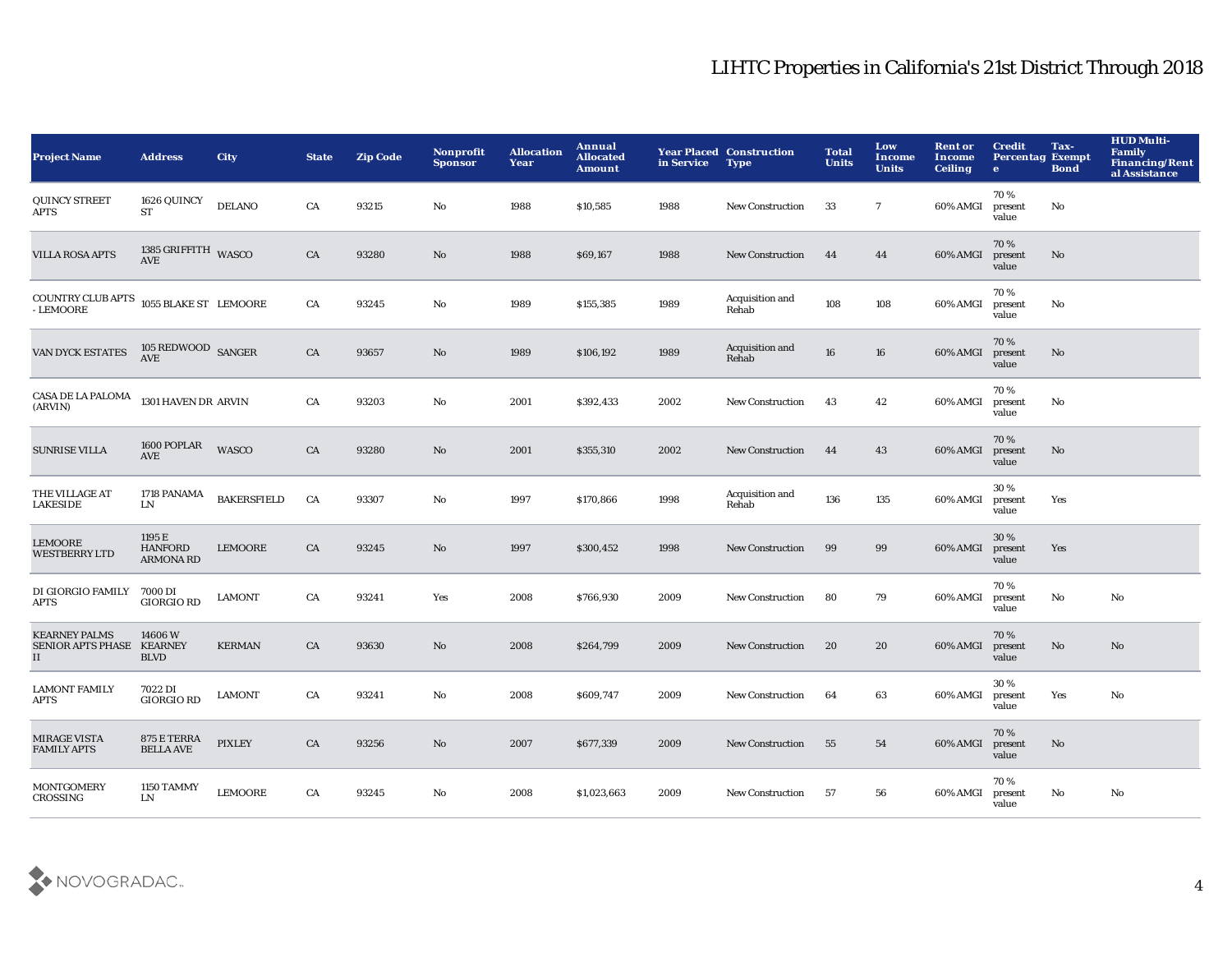| <b>Project Name</b>                         | <b>Address</b>                            | <b>City</b>               | <b>State</b> | <b>Zip Code</b> | <b>Nonprofit</b><br><b>Sponsor</b> | <b>Allocation</b><br>Year | Annual<br><b>Allocated</b><br><b>Amount</b> | in Service | <b>Year Placed Construction</b><br><b>Type</b> | <b>Total</b><br><b>Units</b> | Low<br><b>Income</b><br><b>Units</b> | <b>Rent or</b><br>Income<br><b>Ceiling</b> | <b>Credit</b><br><b>Percentag Exempt</b><br>$\bullet$ | Tax-<br><b>Bond</b>    | <b>HUD Multi-</b><br>Family<br><b>Financing/Rent</b><br>al Assistance |
|---------------------------------------------|-------------------------------------------|---------------------------|--------------|-----------------|------------------------------------|---------------------------|---------------------------------------------|------------|------------------------------------------------|------------------------------|--------------------------------------|--------------------------------------------|-------------------------------------------------------|------------------------|-----------------------------------------------------------------------|
| RANCHO LINDO                                | 9023 CAMINO<br><b>LA JOLLA</b>            | <b>LAMONT</b>             | CA           | 93241           | No                                 | 2007                      | \$885,798                                   | 2009       | <b>New Construction</b>                        | 44                           | 43                                   | 60% AMGI                                   | 70%<br>present<br>value                               | No                     |                                                                       |
| HACIENDA VILLA                              | <b>2010 CLYDE</b><br><b>FANNON RD</b>     | <b>FIREBAUGH</b>          | ${\rm CA}$   | 93622           | $\rm No$                           | 1989                      | \$582,862                                   | 1990       | Acquisition and<br>Rehab                       | 120                          | 120                                  | 60% AMGI                                   | 70%<br>present<br>value                               | $\mathbf{N}\mathbf{o}$ |                                                                       |
| <b>MIDLAND MANOR</b><br><b>APTS</b>         | 550 DERRICK<br>AVE                        | <b>MENDOTA</b>            | CA           | 93640           | No                                 | 1989                      | \$66,752                                    | 1990       | Acquisition and<br>Rehab                       | 40                           | 40                                   | 60% AMGI                                   | 70%<br>present<br>value                               | No                     |                                                                       |
| <b>PIXLEY APTS</b>                          | 735 E TERRA<br><b>BELLA AVE</b>           | <b>PIXLEY</b>             | CA           | 93256           | No                                 | 1988                      | \$72,237                                    | 1990       | Acquisition and<br>Rehab                       | 40                           | 40                                   | 60% AMGI                                   | 70%<br>present<br>value                               | No                     |                                                                       |
| <b>TIPTON TERRACE</b><br><b>APTS</b>        | 584 N<br>THOMPSON<br>RD                   | <b>TIPTON</b>             | CA           | 93272           | $\mathbf{N}\mathbf{o}$             | 1989                      | \$61,496                                    | 1990       | Acquisition and<br>Rehab                       | 34                           | 34                                   | 60% AMGI                                   | 70%<br>present<br>value                               | No                     |                                                                       |
| EARLIMART SENIOR<br><b>APTS</b>             | 1094<br>WASHINGTON EARLIMART<br><b>ST</b> |                           | ${\rm CA}$   | 93219           | No                                 | 1990                      | \$83,270                                    | 1991       | <b>New Construction</b>                        | 35                           | 35                                   | 60% AMGI                                   | 70%<br>present<br>value                               | No                     |                                                                       |
| <b>SAN JOAQUIN APTS</b>                     | 22200<br><b>AVE</b>                       | CALIFORNIA SAN JOAQUIN    | CA           |                 | No                                 | 1990                      | \$74,855                                    | 1991       | <b>New Construction</b>                        | 38                           | 38                                   | 60% AMGI                                   | 70%<br>present<br>value                               | No                     |                                                                       |
| SAN JOAQUIN SENIOR CALIFORNIA               | 21900<br><b>AVE</b>                       | <b>SAN JOAQUIN</b>        | CA           |                 | $\rm No$                           | 1990                      | \$35,841                                    | 1991       | <b>New Construction</b>                        | 20                           | 20                                   | 60% AMGI                                   | 70%<br>present<br>value                               | $\mathbf{N}\mathbf{o}$ |                                                                       |
| RIO VILLAS FKA FIREB1238 P STREET FIREBAUGH |                                           |                           | CA           | 93622           | No                                 | 2015                      | \$450,041                                   | 2016       | <b>New Construction</b>                        | 30                           | 29                                   | 60% AMGI                                   | 70%<br>present<br>value                               |                        | Yes                                                                   |
| <b>GARDEN VALLEY HOM DAVIDSON</b>           | 22701<br><b>DRIVE</b>                     | <b>SAN JOAQUIN</b>        | CA           | 93660           | Yes                                | 2015                      | \$573,973                                   | 2017       | Acquisition and<br>Rehab                       | 70                           | 68                                   | 60% AMGI                                   | 70%<br>present<br>value                               |                        | Yes                                                                   |
| <b>GREEN GARDENS</b>                        | <b>AVE</b>                                | 2300 S. UNION BAKERSFIELD | CA           | 93307           | $\mathbf{N}\mathbf{o}$             | 2015                      | \$347,112                                   | 2017       | Acquisition and<br>Rehab                       | 103                          | 102                                  | 60% AMGI                                   | 30%<br>present<br>value                               |                        | Yes                                                                   |
| PALMER FAMILY<br>VILLAS                     | 16121 PALMER HURON<br>AVENUE HURON        |                           | ${\rm CA}$   | 93234           | $\mathbf{N}\mathbf{o}$             | 2015                      | \$762,680                                   | 2017       | <b>New Construction</b>                        | 56                           | 55                                   | 60% AMGI                                   | 70%<br>present<br>value                               |                        | No                                                                    |
| <b>CAMELLIA PLACE II</b>                    | 1329<br><b>HEE LANE</b>                   | CHATTAHOOC BAKERSFIELD    | CA           | 93307           | No                                 | 2017                      | \$178,406                                   | 2018       | <b>New Construction</b>                        | 16                           | 15                                   | 60% AMGI                                   | 30 %<br>present<br>value                              |                        | No                                                                    |

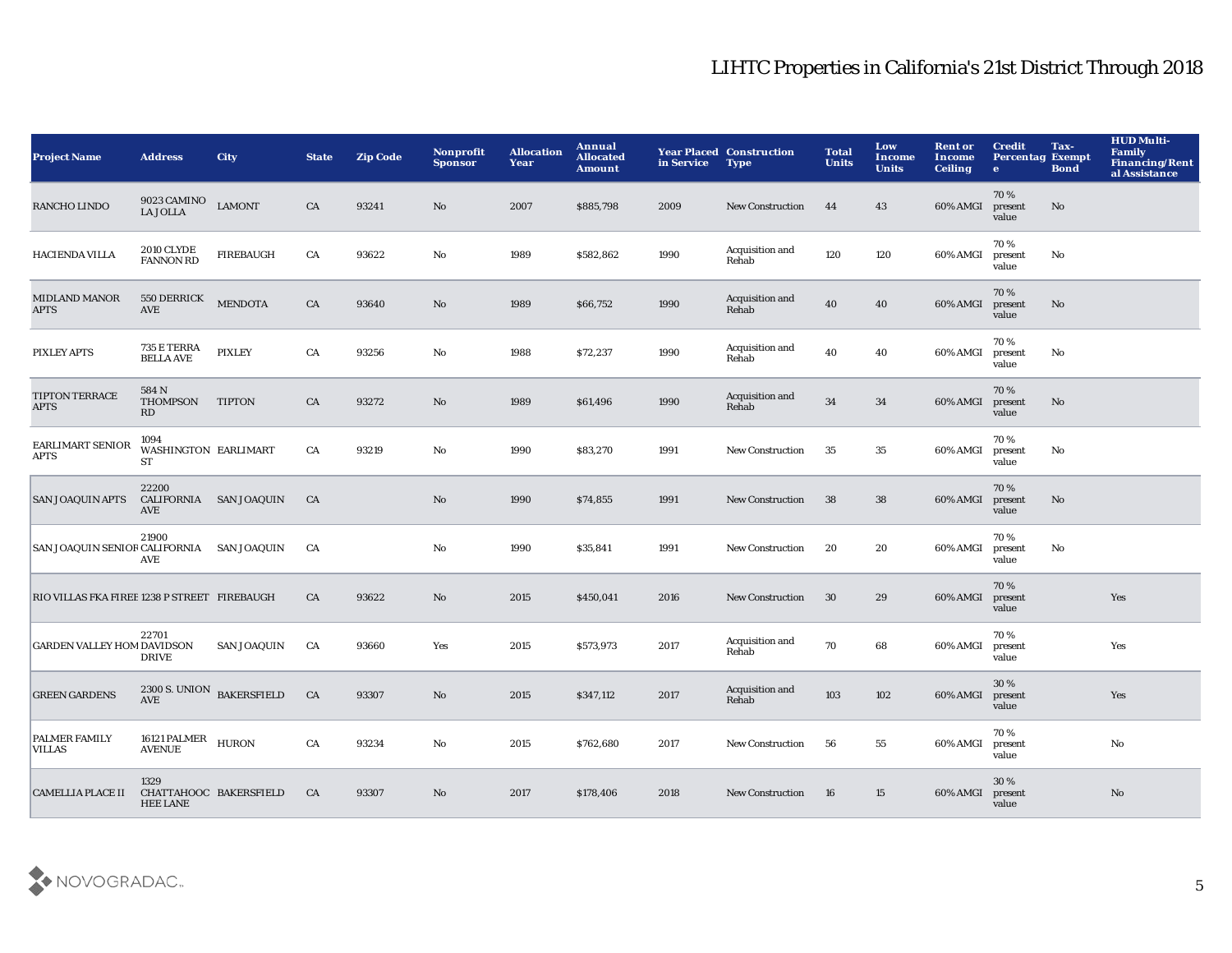| <b>Project Name</b>                                          | <b>Address</b>                     | <b>City</b>                      | <b>State</b> | <b>Zip Code</b> | Nonprofit<br><b>Sponsor</b> | <b>Allocation</b><br>Year | Annual<br><b>Allocated</b><br><b>Amount</b> | in Service | <b>Year Placed Construction</b><br><b>Type</b> | <b>Total</b><br><b>Units</b> | Low<br>Income<br><b>Units</b> | <b>Rent or</b><br>Income<br><b>Ceiling</b> | <b>Credit</b><br><b>Percentag Exempt</b><br>$\bullet$ | Tax-<br><b>Bond</b> | <b>HUD Multi-</b><br><b>Family</b><br><b>Financing/Rent</b><br>al Assistance |
|--------------------------------------------------------------|------------------------------------|----------------------------------|--------------|-----------------|-----------------------------|---------------------------|---------------------------------------------|------------|------------------------------------------------|------------------------------|-------------------------------|--------------------------------------------|-------------------------------------------------------|---------------------|------------------------------------------------------------------------------|
| SIERRA VISTA APT<br><b>HOMES</b>                             | 1830 DAIRY<br><b>AVE</b>           | <b>CORCORAN</b>                  | CA           | 93212           | No                          | 2007                      | \$1,089,589                                 | 2009       | <b>New Construction</b>                        | 69                           | 68                            | 60% AMGI                                   | 70%<br>present<br>value                               | No                  |                                                                              |
| <b>BAKERSFIELD</b><br><b>FAMILY APTS II</b>                  |                                    | <b>1629 LOTUS LN BAKERSFIELD</b> | CA           | 93307           | Yes                         | 2007                      | \$749,924                                   | 2009       | <b>New Construction</b>                        | 80                           | 79                            | 60% AMGI                                   | 30%<br>present<br>value                               | Yes                 | No                                                                           |
| <b>KERMAN ACRE APTS</b>                                      | 14570W<br>CALIFORNIA<br><b>AVE</b> | <b>KERMAN</b>                    | CA           | 93630           | Yes                         | 2009                      | <b>SO</b>                                   | 2010       | <b>New Construction</b>                        | 16                           | 15                            | 60% AMGI                                   | 70%<br>present<br>value                               | No                  |                                                                              |
| <b>SUMMERSET APT</b><br><b>HOMES</b>                         | 668 S<br>COMANCHE<br>DR            | <b>ARVIN</b>                     | CA           | 93203           | No                          | 2004                      | \$820,165                                   | 2006       | <b>New Construction</b>                        | 61                           | 60                            | 60% AMGI                                   | 70%<br>present<br>value                               | No                  |                                                                              |
| <b>CASA LOMA FAMILY</b><br><b>APTS</b>                       |                                    | 1525 LOTUS LN BAKERSFIELD        | CA           | 93307           | No                          | 2004                      | \$1,521,984                                 | 2006       | <b>New Construction</b>                        | 113                          | 112                           | 60% AMGI                                   | 70%<br>present<br>value                               | No                  |                                                                              |
| <b>GOVEA GARDENS</b>                                         | 1054<br><b>ST</b>                  | <b>WASHINGTON BAKERSFIELD</b>    | CA           | 93307           | <b>Yes</b>                  | 2004                      | \$1,564,664                                 | 2006       | <b>New Construction</b>                        | 150                          | 149                           | 60% AMGI                                   | 70%<br>present<br>value                               | No                  |                                                                              |
| <b>KINGS MANOR</b>                                           | <b>1420 N AVE</b>                  | <b>CORCORAN</b>                  | CA           | 93212           | No                          | 2004                      | \$798,553                                   | 2006       | <b>New Construction</b>                        | -81                          | 80                            | 60% AMGI                                   | 70%<br>present<br>value                               | No                  |                                                                              |
| <b>LA AMISTAD AT</b><br><b>MENDOTA</b>                       | 300 RIOS ST                        | <b>MENDOTA</b>                   | CA           | 93640           | No                          | 2004                      | \$1,161,079                                 | 2006       | <b>New Construction</b>                        | 81                           | 80                            | 60% AMGI                                   | 70%<br>present<br>value                               | No                  |                                                                              |
| <b>KEARNEY PALMS</b><br>SENIOR APTS PHASE KEARNEY            | 14608W<br><b>BLVD</b>              | <b>KERMAN</b>                    | CA           | 93630           | No                          | 2004                      | \$332,986                                   | 2006       | <b>New Construction</b>                        | -81                          | 80                            | 60% AMGI                                   | 30%<br>present<br>value                               | Yes                 |                                                                              |
| TUOLUMNE VILLAGE                                             | $13500\,$ TUOLUMNE ST $\,$ PARLIER |                                  | CA           | 93648           | No                          | 2004                      | \$779,352                                   | 2006       | <b>New Construction</b>                        | 106                          |                               | 104 60% AMGI                               | 30%<br>present<br>value                               | Yes                 |                                                                              |
| <b>CASAS DEL VALLE</b>                                       | 312 AUSTIN ST DELANO               |                                  | CA           |                 | No                          | 2005                      | \$391,888                                   | 2006       | <b>New Construction</b>                        | 35                           | 35                            | 60% AMGI                                   | 30%<br>present<br>value                               | Yes                 |                                                                              |
| WASHINGTON PLAZA $\frac{170 \text{ N CHURCH}}{RD}$ EARLIMART |                                    |                                  | CA           | 93219           | No                          | 2005                      | \$540,366                                   | 2006       | <b>New Construction</b>                        | 44                           | 43                            | 60% AMGI                                   | 70%<br>present<br>value                               | No                  |                                                                              |
| <b>MENDOTA GARDENS A 202 I ST</b>                            |                                    | <b>MENDOTA</b>                   | CA           | 93640           | No                          | 2005                      | \$159,773                                   | 2006       | Acquisition and<br>Rehab                       | 60                           | 59                            | 60% AMGI                                   | 30%<br>present<br>value                               | Yes                 |                                                                              |

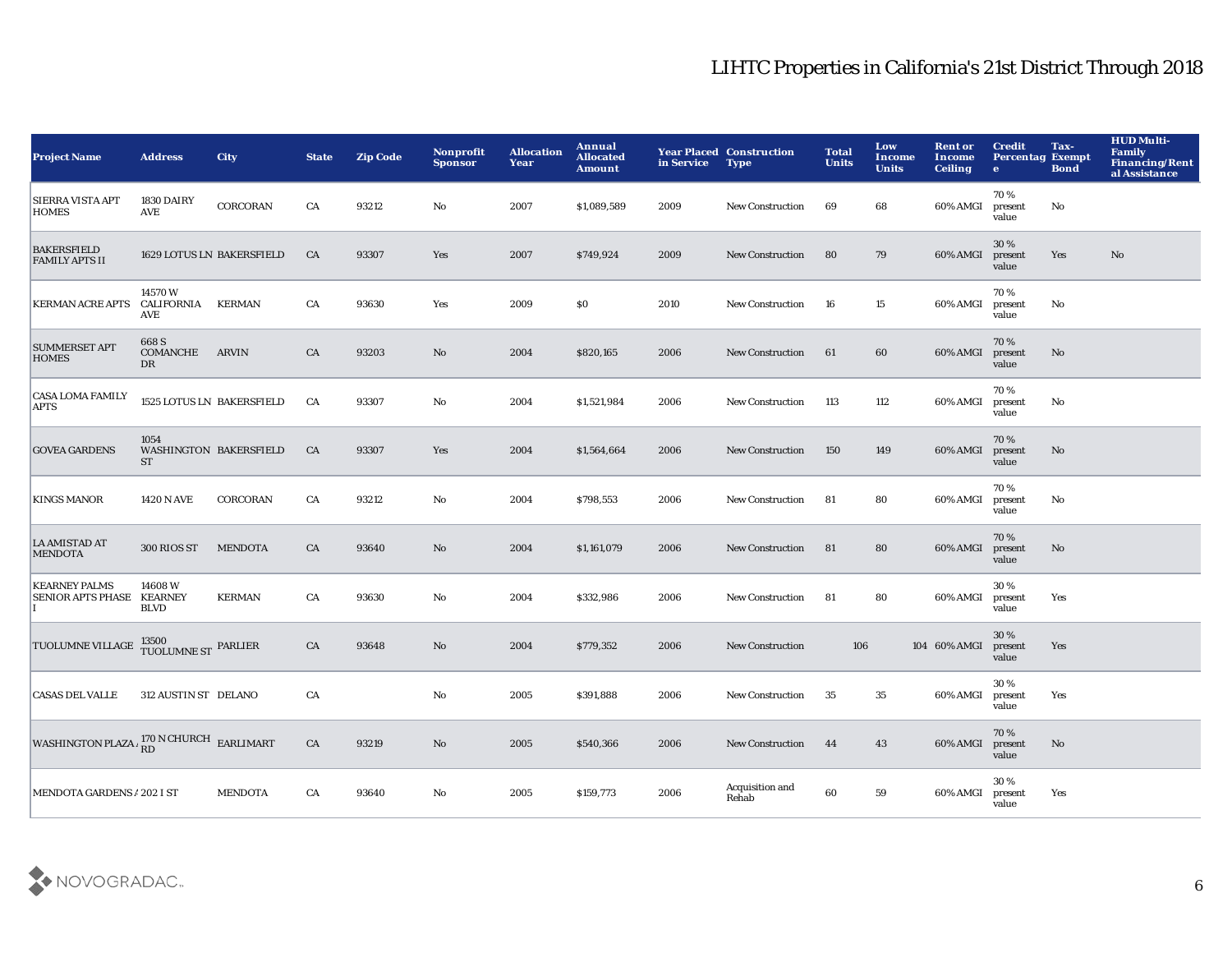| <b>Project Name</b>                                     | <b>Address</b>                 | <b>City</b>               | <b>State</b> | <b>Zip Code</b> | Nonprofit<br><b>Sponsor</b> | <b>Allocation</b><br>Year | Annual<br><b>Allocated</b><br><b>Amount</b> | in Service | <b>Year Placed Construction</b><br><b>Type</b> | <b>Total</b><br><b>Units</b> | Low<br>Income<br><b>Units</b> | <b>Rent or</b><br>Income<br><b>Ceiling</b> | <b>Credit</b><br><b>Percentag Exempt</b><br>$\bullet$ | Tax-<br><b>Bond</b> | <b>HUD Multi-</b><br><b>Family</b><br><b>Financing/Rent</b><br>al Assistance |
|---------------------------------------------------------|--------------------------------|---------------------------|--------------|-----------------|-----------------------------|---------------------------|---------------------------------------------|------------|------------------------------------------------|------------------------------|-------------------------------|--------------------------------------------|-------------------------------------------------------|---------------------|------------------------------------------------------------------------------|
| COTTONWOOD<br><b>GARDENS</b>                            | 1750<br><b>CHEATHAM</b><br>AVE | <b>BAKERSFIELD</b>        | CA           | 93307           | No.                         | 2005                      | \$1,061,145                                 | 2006       | <b>New Construction</b>                        | 91                           | 90                            | 60% AMGI                                   | 70%<br>present<br>value                               | No                  |                                                                              |
| SUNNY VIEW APTS II 430 20TH AVE DELANO                  |                                |                           | CA           | 93215           | $\mathbf {No}$              | 2009                      | \$0                                         | 2010       | <b>New Construction</b>                        | 70                           | 69                            |                                            | 60% AMGI TCEP only No                                 |                     | $\mathbf{N}\mathbf{o}$                                                       |
| TIERRA VISTA APTS 731 S 11TH AVE HANFORD                |                                |                           | CA           | 93230           | $\mathbf{No}$               | 2009                      | \$10,000                                    | 2010       | New Construction                               | 49                           |                               | 48 60% AMGI                                | 70%<br>present<br>value                               | No                  |                                                                              |
| VALLEY GARDENS APT 13839 LYN ST                         |                                | ARMONA                    | CA           | 93202           | No                          | 2009                      | \$390,075                                   | 2010       | <b>New Construction</b>                        | 20                           | 19                            | 60% AMGI                                   | 70%<br>present<br>value                               | No                  |                                                                              |
| CAMELLIA PLACE (BAK CHEATHAM                            | 1855<br><b>AVE</b>             | <b>BAKERSFIELD</b>        | CA           |                 | Yes                         | 2009                      | \$366,996                                   | 2010       | New Construction                               | 45                           | 44                            | 60% AMGI                                   | 30%<br>present<br>value                               | Yes                 | No                                                                           |
| <b>CORDOVA APTS</b>                                     | 2320<br>STILLMAN ST            | <b>SELMA</b>              | CA           | 93662           | No                          | 2009                      | \$0                                         | 2011       | <b>New Construction</b>                        | 81                           | 80                            | 60% AMGI                                   | 70%<br>present<br>value                               | No                  |                                                                              |
| <b>HUDSON PARK APTS</b><br>PHASES I & II                | 431 E ASH AVE SHAFTER          |                           | CA           | 93263           | $\mathbf{No}$               | 2009                      | \$0                                         | 2011       | Acquisition and<br>Rehab                       | 84                           | 82                            | 60% AMGI                                   | <b>Both 30%</b><br>and 70%<br>present<br>value        | No                  |                                                                              |
| <b>KEARNEY PALMS</b><br>SENIOR APTS PHASE KEARNEY<br>IП | 14644 W<br><b>BLVD</b>         | <b>KERMAN</b>             | CA           | 93630           |                             | 2010                      | \$201,941                                   | 2011       | <b>New Construction</b>                        | 44                           | 43                            | 60% AMGI                                   | 30%<br>present<br>value                               | Yes                 |                                                                              |
| MCFARLAND FAMILY 1030 KENDREA MC FARLAND<br><b>APTS</b> | <b>ST</b>                      |                           | CA           | 93250           | Yes                         | 2009                      | \$1,186,099                                 | 2011       | <b>New Construction</b>                        | 80                           | 79                            | 60% AMGI                                   | 70%<br>present<br>value                               | No                  |                                                                              |
| <b>NINA PLACE APTS</b>                                  |                                | 1816 LOTUS LN BAKERSFIELD | CA           | 93307           | No                          | 2009                      | \$0                                         | 2011       | <b>New Construction</b>                        | 65                           | 64                            | 60% AMGI                                   | 70%<br>present<br>value                               | No                  |                                                                              |
| <b>LOZANO VISTA</b><br><b>FAMILY APTS</b>               | 800 GARCIA ST MENDOTA          |                           | CA           | 93640           | No                          | 2005                      | \$1,191,420                                 | 2006       | New Construction                               | 81                           | 80                            | 60% AMGI                                   | 70%<br>present<br>value                               | No                  |                                                                              |
| PARLIER PLAZA APTS                                      | <b>640 S ZEDIKER PARLIER</b>   |                           | CA           | 93648           | No                          | 2005                      | \$193,180                                   | 2006       | Acquisition and<br>Rehab                       | 88                           | 86                            | 60% AMGI                                   | 30%<br>present<br>value                               | Yes                 |                                                                              |
| <b>SUMMERVIEW APT</b><br><b>HOMES</b>                   | 225 MEYER ST ARVIN             |                           | CA           | 93203           | No                          | 2004                      | \$770,691                                   | 2006       | <b>New Construction</b>                        | 61                           | 60                            | 60% AMGI                                   | 70%<br>present<br>value                               | No.                 |                                                                              |

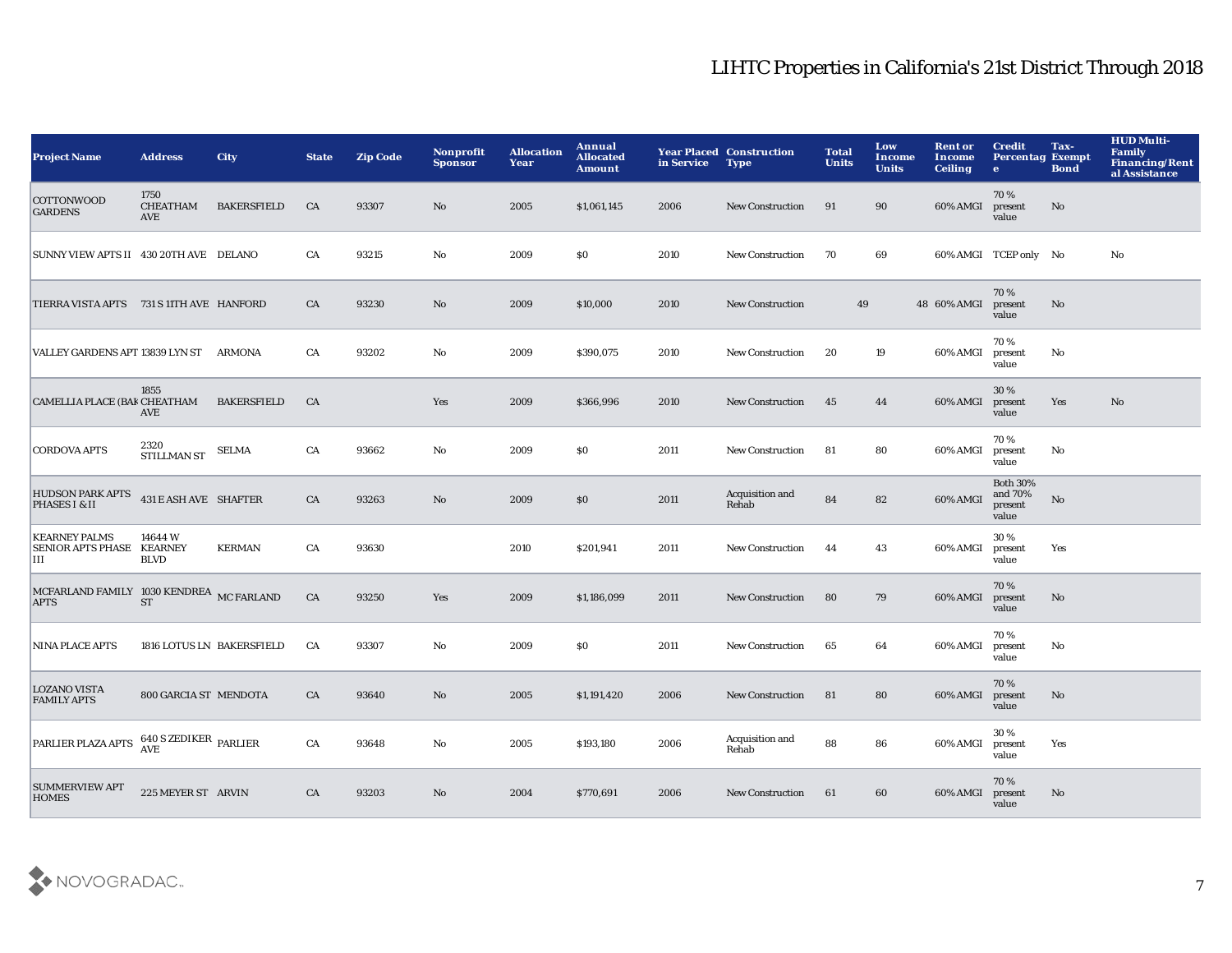| <b>Project Name</b>                                                                                                                                                            | <b>Address</b>            | <b>City</b>    | <b>State</b> | <b>Zip Code</b> | Nonprofit<br><b>Sponsor</b> | <b>Allocation</b><br>Year | Annual<br><b>Allocated</b><br><b>Amount</b> | in Service | <b>Year Placed Construction</b><br><b>Type</b> | <b>Total</b><br><b>Units</b> | Low<br>Income<br><b>Units</b> | <b>Rent or</b><br>Income<br><b>Ceiling</b> | <b>Credit</b><br><b>Percentag Exempt</b><br>$\bullet$ | Tax-<br><b>Bond</b> | <b>HUD Multi-</b><br><b>Family</b><br><b>Financing/Rent</b><br>al Assistance |
|--------------------------------------------------------------------------------------------------------------------------------------------------------------------------------|---------------------------|----------------|--------------|-----------------|-----------------------------|---------------------------|---------------------------------------------|------------|------------------------------------------------|------------------------------|-------------------------------|--------------------------------------------|-------------------------------------------------------|---------------------|------------------------------------------------------------------------------|
| WHITLEY GARDENS 2400 WHITLEY CORCORAN<br>PHASES I & II                                                                                                                         | <b>AVE</b>                |                | CA           | 93212           | No                          | 2005                      | \$222,653                                   | 2006       | Acquisition and<br>Rehab                       | 88                           | 87                            | 60% AMGI                                   | 30%<br>present<br>value                               | Yes                 |                                                                              |
| <b>AVALON FAMILY</b><br><b>APTS</b>                                                                                                                                            | 2502 HANNA<br><b>AVE</b>  | CORCORAN       | ${\rm CA}$   | 93212           | $\mathbf {No}$              | 2006                      | \$761,654                                   | 2007       | <b>New Construction</b>                        | 56                           | 55                            | 60% AMGI                                   | 70%<br>present<br>value                               | No                  |                                                                              |
| <b>BELMONT MEADOWS ST</b>                                                                                                                                                      |                           | <b>DELANO</b>  | ${\rm CA}$   | 93215           | $\mathbf {No}$              | 2005                      | \$1,305,150                                 | 2007       | New Construction                               | 70                           |                               | 69 60% AMGI                                | 70%<br>present<br>value                               | No                  |                                                                              |
| $\begin{array}{ll} \textbf{COVENTRY PLACE} \end{array} \begin{array}{ll} \textbf{3101} \\ \textbf{COVENTRY DR} \end{array} \begin{array}{ll} \textbf{BAKERSFIELD} \end{array}$ |                           |                | CA           | 93304           | No                          | 2007                      | \$319,346                                   | 2007       | <b>Both New</b><br>Construction and<br>A/R     | 88                           | 87                            | 60% AMGI                                   | 30%<br>present<br>value                               | Yes                 |                                                                              |
| 2901 CENTER ST LP ED $_{\text{DR}}^{2903}$ PIONEER BAKERSFIELD                                                                                                                 |                           |                | CA           | 93306           | $\mathbf {No}$              | 2006                      | \$1,536,086                                 | 2007       | <b>New Construction</b>                        | 81                           | 80                            | 60% AMGI                                   | 70%<br>present<br>value                               | No                  |                                                                              |
| GREENFIELD HOMES BOOMERANG BAKERSFIELD                                                                                                                                         | 403<br>DR                 |                | CA           | 93307           | $\mathbf{No}$               | 2005                      | \$369,263                                   | 2007       | <b>New Construction</b>                        | 35                           | 35                            | 60% AMGI                                   | 30%<br>present<br>value                               | Yes                 |                                                                              |
| KINGS GARDEN APTS 1236 FERNOT                                                                                                                                                  |                           | <b>HANFORD</b> | CA           | 93230           | No                          | 2006                      | \$404,668                                   | 2007       | Acquisition and<br>Rehab                       | 100                          | 97                            | 60% AMGI                                   | 30%<br>present<br>value                               | Yes                 |                                                                              |
| LAS ROSAS COURTS 455 E ASH AVE SHAFTER                                                                                                                                         |                           |                | CA           | 93263           | $\mathbf{No}$               | 2006                      | \$605,963                                   | 2007       | <b>New Construction</b>                        | 81                           | 80                            | 60% AMGI                                   | 30%<br>present<br>value                               | Yes                 |                                                                              |
| LINCOLN PLAZA                                                                                                                                                                  | 804 S HARRIS<br><b>ST</b> | <b>HANFORD</b> | ${\rm CA}$   | 93230           | $\mathbf {No}$              | 2006                      | \$326,694                                   | 2007       | <b>New Construction</b>                        | 40                           | 39                            | 60% AMGI                                   | 30%<br>present<br>value                               | Yes                 |                                                                              |
| POSO PLACE                                                                                                                                                                     | 830 ALMOND<br><b>CT</b>   | <b>WASCO</b>   | CA           | 93280           | No                          | 2005                      | \$778,015                                   | 2007       | <b>New Construction</b>                        | 81                           | 80                            | 60% AMGI                                   | 70%<br>present<br>value                               | No                  |                                                                              |
| ARVIN SQUARE APTS 1410 HOOD ST ARVIN                                                                                                                                           |                           |                | CA           | 93203           | Yes                         | 2009                      | \$0                                         | 2011       | Acquisition and<br>Rehab                       | 51                           | 50                            |                                            | 60% AMGI TCEP only No                                 |                     | Yes                                                                          |
| <b>SYCAMORE FAMILY</b><br><b>APTS I</b>                                                                                                                                        | 740<br>SYCAMORE RD ARVIN  |                | CA           | 93203           | No                          | 2010                      | \$1,074,783                                 | 2012       | <b>New Construction</b>                        | 48                           | 48                            | 60% AMGI                                   | 70%<br>present<br>value                               | No                  | No                                                                           |
| <b>WASCO ARMS</b>                                                                                                                                                              | 2517 POSO DR WASCO        |                | CA           | 93280           | Yes                         | 2011                      | \$250,644                                   | 2012       | Acquisition and<br>Rehab                       | 78                           | 77                            | 60% AMGI                                   | 30%<br>present<br>value                               | Yes                 | Yes                                                                          |

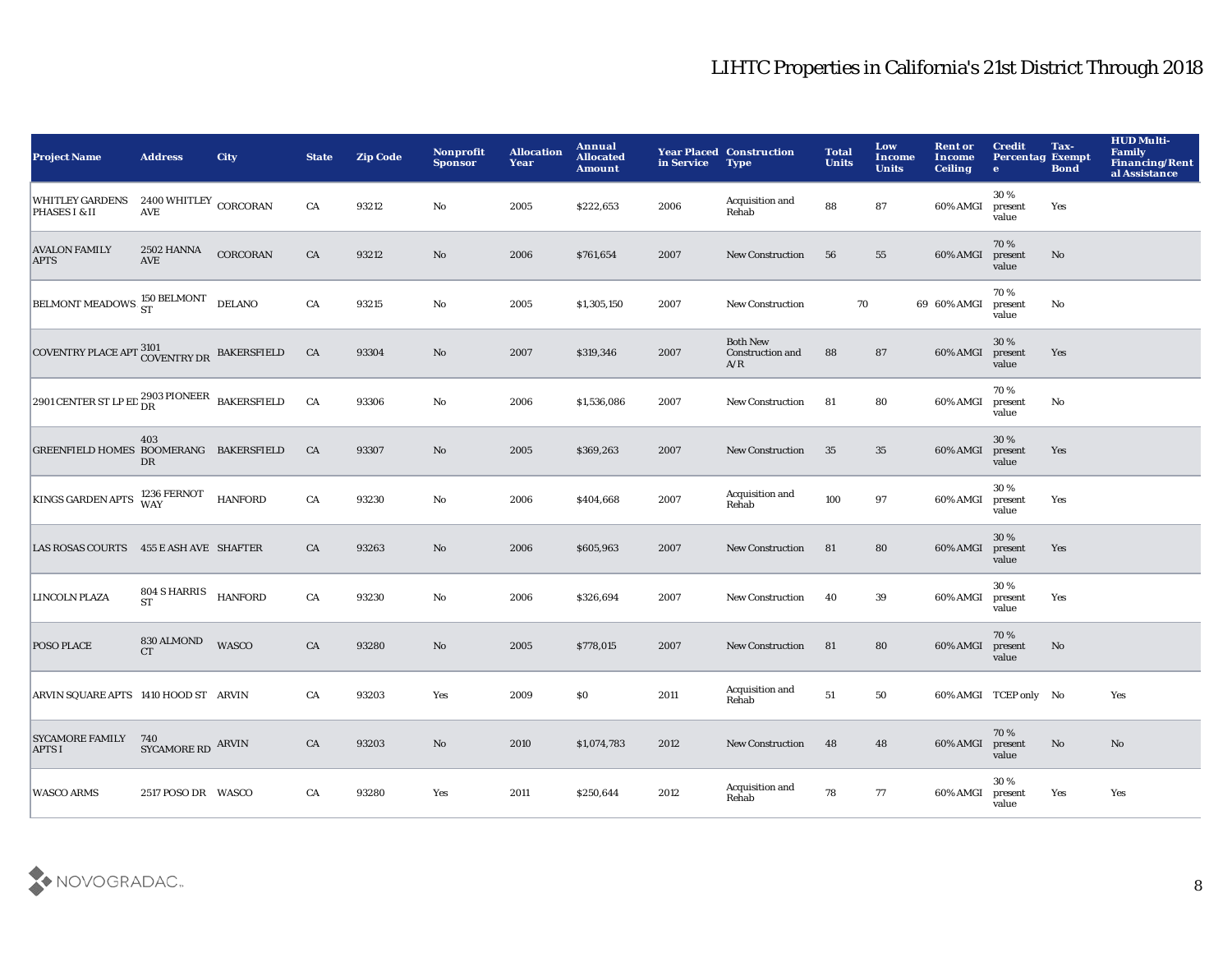| <b>Project Name</b>                                                | <b>Address</b>                                                      | <b>City</b>     | <b>State</b> | <b>Zip Code</b> | Nonprofit<br><b>Sponsor</b> | <b>Allocation</b><br>Year | Annual<br><b>Allocated</b><br><b>Amount</b> | in Service | <b>Year Placed Construction</b><br><b>Type</b>    | <b>Total</b><br><b>Units</b> | Low<br><b>Income</b><br><b>Units</b> | <b>Rent or</b><br>Income<br><b>Ceiling</b> | <b>Credit</b><br><b>Percentag Exempt</b><br>$\bullet$ | Tax-<br><b>Bond</b> | <b>HUD Multi-</b><br>Family<br><b>Financing/Rent</b><br>al Assistance |
|--------------------------------------------------------------------|---------------------------------------------------------------------|-----------------|--------------|-----------------|-----------------------------|---------------------------|---------------------------------------------|------------|---------------------------------------------------|------------------------------|--------------------------------------|--------------------------------------------|-------------------------------------------------------|---------------------|-----------------------------------------------------------------------|
| SUNNY VIEW FAMILY 445 18TH AVE DELANO<br><b>APTS</b>               |                                                                     |                 | CA           | 93215           | No                          | 2005                      | \$833,695                                   | 2007       | <b>New Construction</b>                           | 70                           | 69                                   | 60% AMGI                                   | 70%<br>present<br>value                               | $\mathbf{No}$       |                                                                       |
| <b>BELLA VISTA APTS V</b>                                          | 8500 BELLA<br>VISTA AVE                                             | PARLIER         | ${\rm CA}$   | 93648           | No                          | 2007                      | \$806,698                                   | 2008       | <b>New Construction</b>                           | 47                           | 46                                   | 60% AMGI                                   | 70%<br>present<br>value                               | No                  |                                                                       |
| <b>CENTRAL AVENUE</b><br><b>SENIOR APTS</b>                        | 300 CENTRAL<br><b>AVE</b>                                           | <b>WASCO</b>    | CA           | 93280           |                             | 2006                      | \$250,695                                   | 2008       | <b>New Construction</b>                           | 42                           | 41                                   | 60% AMGI                                   | 30%<br>present<br>value                               | Yes                 |                                                                       |
| <b>DESCANSO PLACE</b>                                              | 850 DESCANSO $_{\rm BAKERSFIELD}$<br><b>ST</b>                      |                 | CA           | 93306           |                             | 2007                      | \$635,912                                   | 2008       | <b>New Construction</b>                           | 54                           | 53                                   | 60% AMGI                                   | 30%<br>present<br>value                               | Yes                 |                                                                       |
| <b>FRESNO 2007</b><br><b>PORTFOLIO</b>                             | $21424$ S MARKS $_{\rm RIVERDALE}$<br>$\operatorname{\mathbf{AVE}}$ |                 | ${\rm CA}$   | 93656           |                             | 2007                      | \$359,724                                   | 2008       | Acquisition and<br>Rehab                          | 172                          | 168                                  | 60% AMGI                                   | 30 %<br>present<br>value                              | Yes                 |                                                                       |
| <b>KC CONSOLIDATED</b><br><b>BEAR MOUNTAIN</b><br><b>WEEDPATCH</b> | 128 MONROE<br><b>ST</b>                                             | <b>ARVIN</b>    | CA           | 93203           | Yes                         | 2011                      | \$197,047                                   | 2012       | Acquisition and<br>Rehab                          | 72                           | 70                                   | 60% AMGI                                   | 30%<br>present<br>value                               | Yes                 | Yes                                                                   |
| POSO MANOR & ROSE 1840 POPLAR<br><b>VALLEY</b>                     | <b>AVE</b>                                                          | WASCO           | CA           | 93280           | Yes                         | 2011                      | \$239,975                                   | 2012       | <b>Both New</b><br><b>Construction and</b><br>A/R | 100                          | 98                                   | 60% AMGI                                   | 30%<br>present<br>value                               | Yes                 | Yes                                                                   |
| <b>HALLMARK APTS</b>                                               | 8964 HALL RD LAMONT                                                 |                 | CA           | 93241           | Yes                         | 2011                      | \$131,945                                   | 2012       | Acquisition and<br>Rehab                          | 48                           | 47                                   | 60% AMGI                                   | 30%<br>present<br>value                               | Yes                 | Yes                                                                   |
| AVILA AVENUE APTS 805 AVILA AVE PARLIER                            |                                                                     |                 | CA           | 93648           | Yes                         | 2011                      | \$400,950                                   | 2012       | <b>New Construction</b>                           | 33                           | $32\,$                               | 60% AMGI                                   | 30%<br>present<br>value                               | Yes                 | No                                                                    |
| <b>MENDOTA</b><br><b>PORTFOLIO</b>                                 | 1000 SECOND<br><b>ST</b>                                            | <b>MENDOTA</b>  | CA           | 93640           | Yes                         | 2011                      | \$185,703                                   | 2012       | Acquisition and<br>Rehab                          | 81                           | 79                                   | 60% AMGI                                   | 30%<br>present<br>value                               | Yes                 | Yes                                                                   |
| TARA GLENN APTS                                                    | 550 E GLENN<br><b>AVE</b>                                           | <b>COALINGA</b> | CA           | 93210           | Yes                         | 2011                      | \$532,491                                   | 2012       | Acquisition and<br>Rehab                          | 80                           | 79                                   | 60% AMGI                                   | 70%<br>present<br>value                               | $\mathbf {No}$      | Yes                                                                   |
| <b>VALLEY VIEW</b><br><b>VILLAGE</b>                               | 2446<br><b>MAGNOLIA ST</b>                                          | <b>SELMA</b>    | CA           | 93662           | Yes                         | 2011                      | \$848,352                                   | 2012       | <b>New Construction</b>                           | 66                           | 65                                   | 60% AMGI                                   | 70%<br>present<br>value                               | No                  | Yes                                                                   |
| <b>CINNAMON VILLAS</b><br><b>SENIOR</b>                            | 335 W<br>CINNAMON DR LEMOORE                                        |                 | CA           | 93245           | Yes                         | 2011                      | \$621,191                                   | 2012       | <b>New Construction</b>                           | 80                           | 78                                   | 60% AMGI                                   | 70%<br>present<br>value                               | No                  | Yes                                                                   |

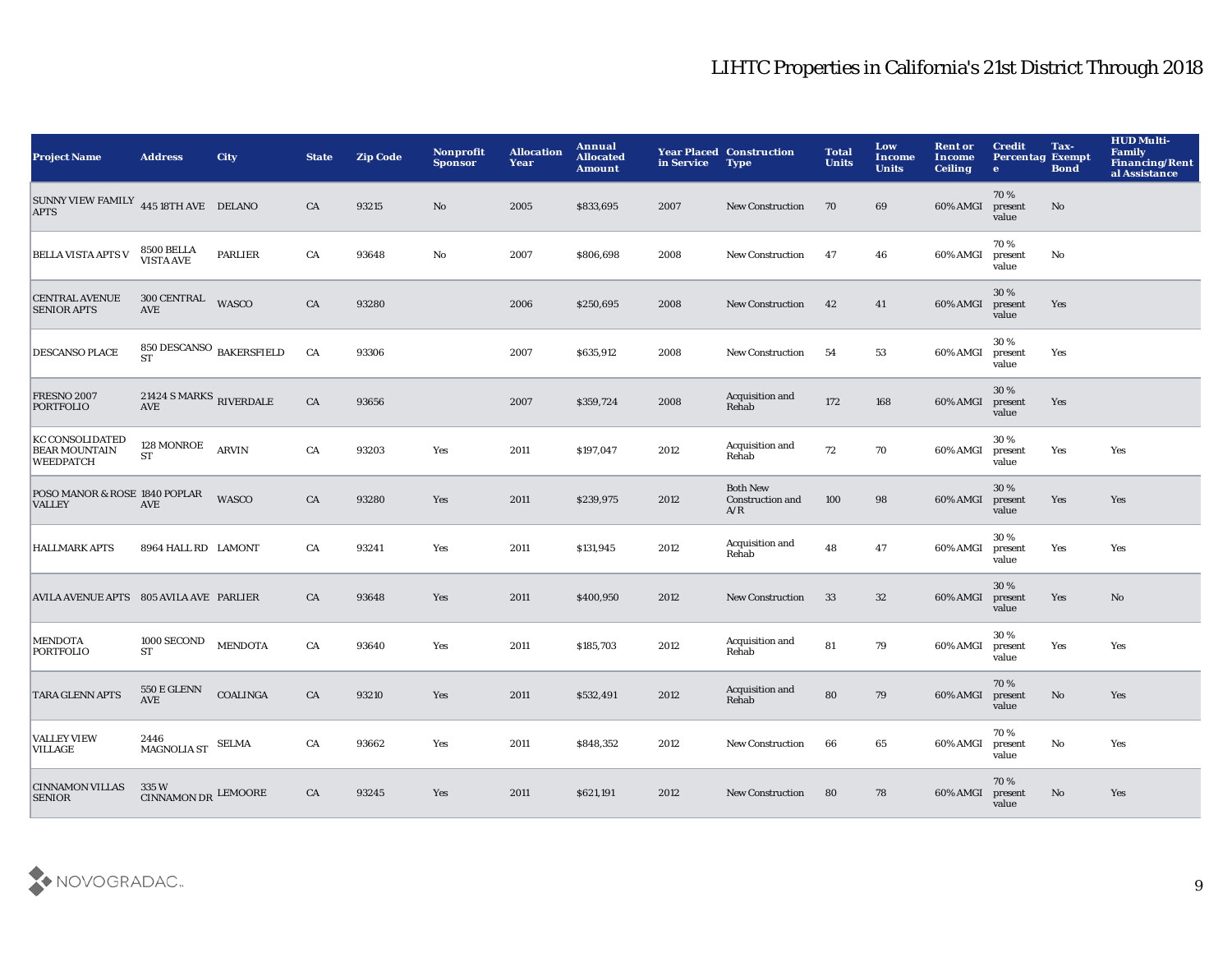| <b>Project Name</b>                               | <b>Address</b>                                  | City                      | <b>State</b> | <b>Zip Code</b> | Nonprofit<br><b>Sponsor</b> | <b>Allocation</b><br>Year | Annual<br><b>Allocated</b><br><b>Amount</b> | in Service | <b>Year Placed Construction</b><br><b>Type</b> | <b>Total</b><br><b>Units</b> | Low<br><b>Income</b><br><b>Units</b> | <b>Rent or</b><br>Income<br><b>Ceiling</b> | <b>Credit</b><br><b>Percentag Exempt</b><br>$\bullet$ | Tax-<br><b>Bond</b>    | <b>HUD Multi-</b><br><b>Family</b><br><b>Financing/Rent</b><br>al Assistance |
|---------------------------------------------------|-------------------------------------------------|---------------------------|--------------|-----------------|-----------------------------|---------------------------|---------------------------------------------|------------|------------------------------------------------|------------------------------|--------------------------------------|--------------------------------------------|-------------------------------------------------------|------------------------|------------------------------------------------------------------------------|
| <b>HACIENDA HEIGHTS</b><br><b>APTS</b>            | 15580W<br><b>GATEWAY</b><br><b>BLVD</b>         | <b>KERMAN</b>             | CA           |                 | Yes                         | 2011                      | \$729,607                                   | 2012       | <b>New Construction</b>                        | 69                           | 68                                   | 60% AMGI                                   | 70%<br>present<br>value                               | No                     | No                                                                           |
| PLEASANT VALLEY &<br><b>WIEN MANOR APTS</b>       | 505 S<br>CORCORAN<br><b>AVE</b>                 | <b>AVENAL</b>             | CA           | 93204           | Yes                         | 2011                      | \$384,113                                   | 2012       | Acquisition and<br>Rehab                       | 80                           | 77                                   | 60% AMGI                                   | 70%<br>present<br>value                               | $\mathbf {No}$         | Yes                                                                          |
| <b>BECKES STREET</b><br>APTS                      | 2650 SPRUCE<br><b>AVE</b>                       | <b>WASCO</b>              | CA           | 93280           | Yes                         | 2010                      | \$758,288                                   | 2012       | New Construction                               | 58                           | 57                                   | 60% AMGI                                   | 70%<br>present<br>value                               | $\mathbf{No}$          | Yes                                                                          |
| <b>CAROLYN APTS &amp;</b><br><b>CORCORAN APTS</b> | <b>1307 BAINUM</b><br><b>AVE</b>                | CORCORAN                  | CA           | 93212           | Yes                         | 2012                      | \$627,319                                   | 2013       | <b>New Construction</b>                        | 78                           | 75                                   | 60% AMGI                                   | 70%<br>present<br>value                               | $\mathbf{N}\mathbf{o}$ | Yes                                                                          |
| <b>KING SQUARE</b><br><b>FAMILY APTS</b>          |                                                 | 1601 LOTUS LN BAKERSFIELD | CA           | 93307           | No                          | 2006                      | \$969,631                                   | 2008       | <b>New Construction</b>                        | 73                           | 72                                   | 60% AMGI                                   | 70%<br>present<br>value                               | No                     |                                                                              |
| <b>VILLA ESPERANZA</b>                            | $500\,\mathrm{E}\,\mathrm{ALPINE}$<br><b>ST</b> | <b>AVENAL</b>             | CA           | 93204           | $\mathbf{No}$               | 2006                      | \$1,075,304                                 | 2008       | <b>New Construction</b>                        | 81                           | 80                                   | 60% AMGI                                   | 70%<br>present<br>value                               | No                     |                                                                              |
| <b>SALTAIR PLACE</b>                              | $2600$ OLYMPIC $\,$ CORCORAN<br><b>AVE</b>      |                           | CA           | 93212           | No                          | 2002                      | \$549,643                                   | 2004       | <b>New Construction</b>                        | 42                           | 40                                   | 60% AMGI                                   | 70%<br>present<br>value                               | No                     |                                                                              |
| TUOLUMNE VILLAGE 13850<br><b>APTS</b>             | TUOLUMNE ST PARLIER                             |                           | CA           | 93648           | $\mathbf{N}\mathbf{o}$      | 2003                      | \$980,006                                   | 2004       | <b>New Construction</b>                        | 81                           | 80                                   | 60% AMGI                                   | 70%<br>present<br>value                               | No                     |                                                                              |
| VILLA SAN JOAQUIN 1165 W D ST                     |                                                 | <b>LEMOORE</b>            | CA           | 93245           | No                          | 2004                      | \$45,398                                    | 2004       | Acquisition and<br>Rehab                       | ${\bf 36}$                   | 35                                   | 60% AMGI                                   | 30%<br>present<br>value                               | Yes                    |                                                                              |
| <b>CASA DE ROSA APTS</b>                          | 654 LOZANO<br><b>ST</b>                         | <b>MENDOTA</b>            | CA           | 93640           | No                          | 2003                      | \$981,663                                   | 2005       | <b>New Construction</b>                        | 81                           | 80                                   | 60% AMGI                                   | 70%<br>present<br>value                               | $\mathbf{No}$          |                                                                              |
| <b>COTTONWOOD</b><br><b>COURT APTS</b>            | 1741<br>CHEATHAM<br><b>AVE</b>                  | <b>BAKERSFIELD</b>        | CA           | 93307           | $\mathbf{No}$               | 2004                      | \$595,552                                   | 2005       | <b>New Construction</b>                        | 86                           | 85                                   | 60% AMGI                                   | 30%<br>present<br>value                               | Yes                    |                                                                              |
| <b>COTTONWOOD</b><br><b>TERRACE</b>               | 1119<br>D RD                                    | COTTONWOO BAKERSFIELD     | CA           | 93307           | No                          | 2004                      | \$244,507                                   | 2005       | <b>New Construction</b>                        | 21                           | 20                                   | 60% AMGI                                   | 70%<br>present<br>value                               | $\mathbf{No}$          |                                                                              |
| <b>COTTONWOOD</b><br><b>VILLAGE</b>               | 1331<br>D RD                                    | COTTONWOO BAKERSFIELD     | CA           | 93307           | No                          | 2003                      | \$394,826                                   | 2005       | <b>New Construction</b>                        | 86                           | 85                                   | 60% AMGI                                   | 30%<br>present<br>value                               | Yes                    |                                                                              |

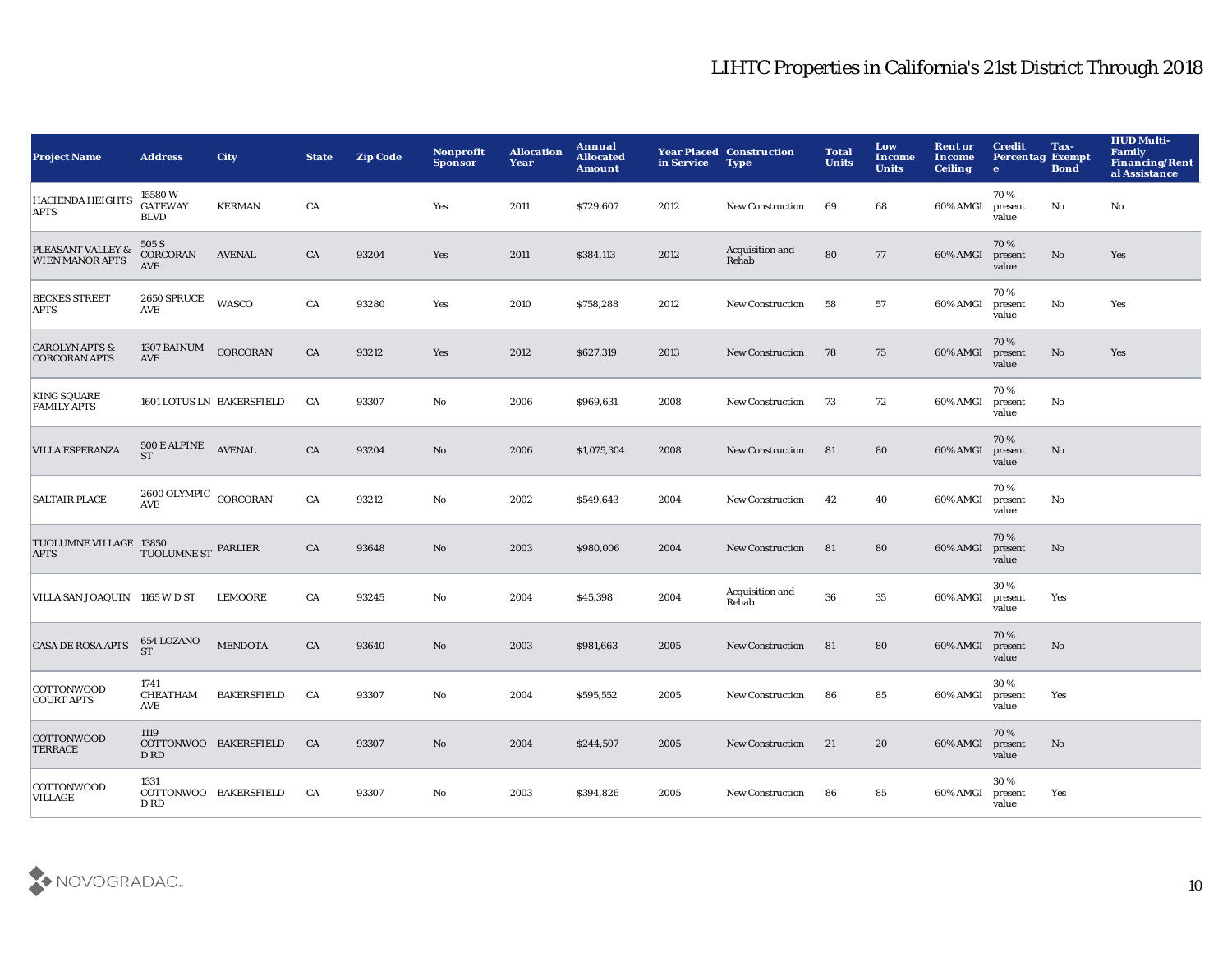| <b>Project Name</b>                        | <b>Address</b>                            | <b>City</b>        | <b>State</b> | <b>Zip Code</b> | Nonprofit<br><b>Sponsor</b> | <b>Allocation</b><br>Year | Annual<br><b>Allocated</b><br><b>Amount</b> | in Service | <b>Year Placed Construction</b><br><b>Type</b> | <b>Total</b><br><b>Units</b> | Low<br>Income<br><b>Units</b> | <b>Rent or</b><br>Income<br><b>Ceiling</b> | <b>Credit</b><br><b>Percentag Exempt</b><br>$\bullet$ | Tax-<br><b>Bond</b> | <b>HUD Multi-</b><br><b>Family</b><br><b>Financing/Rent</b><br>al Assistance |
|--------------------------------------------|-------------------------------------------|--------------------|--------------|-----------------|-----------------------------|---------------------------|---------------------------------------------|------------|------------------------------------------------|------------------------------|-------------------------------|--------------------------------------------|-------------------------------------------------------|---------------------|------------------------------------------------------------------------------|
| <b>DAYBREAK APTS</b>                       | 799 FIFTH ST MC FARLAND                   |                    | CA           | 93250           | No                          | 2003                      | \$889,123                                   | 2005       | <b>New Construction</b>                        | 61                           | 60                            | 60% AMGI                                   | 70%<br>present<br>value                               | No                  |                                                                              |
| <b>HANFORD SENIOR</b><br><b>VILLAS</b>     | 116 CAMPUS<br>$_{\rm DR}$                 | <b>HANFORD</b>     | CA           | 93230           | No                          | 2004                      | \$90,475                                    | 2005       | Acquisition and<br>Rehab                       | 48                           | 47                            | 60% AMGI                                   | 30%<br>present<br>value                               | Yes                 |                                                                              |
| <b>HEARTHSTONE</b><br><b>VILLAGE</b>       | 1217 S<br>SEVENTH AVE AVENAL              |                    | CA           | 93204           | $\mathbf{N}\mathbf{o}$      | 2003                      | \$888,613                                   | 2005       | <b>New Construction</b>                        | 81                           | 80                            | 60% AMGI                                   | 70%<br>present<br>value                               | $\mathbf{No}$       |                                                                              |
| <b>SUNSET APTS</b>                         | <b>430 S SIXTH ST KERMAN</b>              |                    | CA           | 93630           | No                          | 2004                      | \$64,205                                    | 2005       | Acquisition and<br>Rehab                       | 36                           | 35                            | 60% AMGI                                   | 30%<br>present<br>value                               | Yes                 |                                                                              |
| <b>MAGANDA PARK</b>                        | 312 AUSTIN ST DELANO                      |                    | CA           |                 | $\mathbf{No}$               | 2003                      | \$394,526                                   | 2005       | <b>New Construction</b>                        | 20                           | 20                            | 60% AMGI                                   | 70%<br>present<br>value                               | $\mathbf{No}$       |                                                                              |
| <b>PALMER HEIGHTS</b><br><b>APTS</b>       | 35820 S<br><b>LASSEN AVE</b>              | <b>HURON</b>       | CA           |                 | No                          | 2003                      | \$624,364                                   | 2005       | <b>New Construction</b>                        | 61                           | 60                            | 60% AMGI                                   | 70%<br>present<br>value                               | No                  |                                                                              |
| POPLAR VILLAGE<br>(WASCO)                  | 1750 POPLAR<br><b>AVE</b>                 | WASCO              | CA           | 93280           | $\mathbf{N}\mathbf{o}$      | 2004                      | \$413,758                                   | 2005       | New Construction                               | 64                           | 63                            | 60% AMGI                                   | 30%<br>present<br>value                               | Yes                 |                                                                              |
| SUNSET VILLA APTS 1950 PALM AVE WASCO      |                                           |                    | CA           | 93280           | No                          | 2003                      | \$259,902                                   | 2005       | <b>New Construction</b>                        | 52                           | 51                            | 60% AMGI                                   | 30%<br>present<br>value                               | Yes                 |                                                                              |
| <b>BAKERSFIELD</b><br><b>SENIORS</b>       | 1655 E<br><b>CALIFORNIA</b><br>AVE        | <b>BAKERSFIELD</b> | CA           | 93307           | Yes                         | 2011                      | \$741,664                                   | 2013       | <b>New Construction</b>                        | 49                           | 48                            | 50% AMGI                                   | 70%<br>present<br>value                               | $\mathbf{No}$       | Yes                                                                          |
| <b>KENDREA PLACE</b><br><b>FAMILY APTS</b> | 1050 KENDREA $\,$ MC FARLAND<br><b>ST</b> |                    | ${\rm CA}$   | 93250           | Yes                         | 2013                      | \$729,665                                   | 2014       | <b>New Construction</b>                        | 48                           | 47                            | 60% AMGI                                   | 70%<br>present<br>value                               | No                  | No                                                                           |
| UNITY ESTATES APTS 1410 J ST               |                                           | <b>SANGER</b>      | CA           | 93657           | No                          | 2005                      | \$149,574                                   | 2005       | Acquisition and<br>Rehab                       | 88                           | 84                            | 60% AMGI                                   | 30%<br>present<br>value                               | Yes                 |                                                                              |
| <b>VILLA DEL REY</b>                       | 10563 E<br><b>JEFFERSON</b><br>AVE        | <b>DEL REY</b>     | CA           | 93616           | No                          | 2004                      | \$508,033                                   | 2005       | <b>New Construction</b>                        | 48                           | 47                            | 60% AMGI                                   | 70%<br>present<br>value                               | No                  |                                                                              |
| <b>VILLA ROSE APTS</b><br>(SELMA)          | 2651 WHITSON SELMA<br><b>ST</b>           |                    | CA           | 93662           | $\rm No$                    | 2003                      | \$429,209                                   | 2005       | <b>New Construction</b>                        | 53                           | 52                            | 60% AMGI                                   | 70%<br>present<br>value                               | No                  |                                                                              |

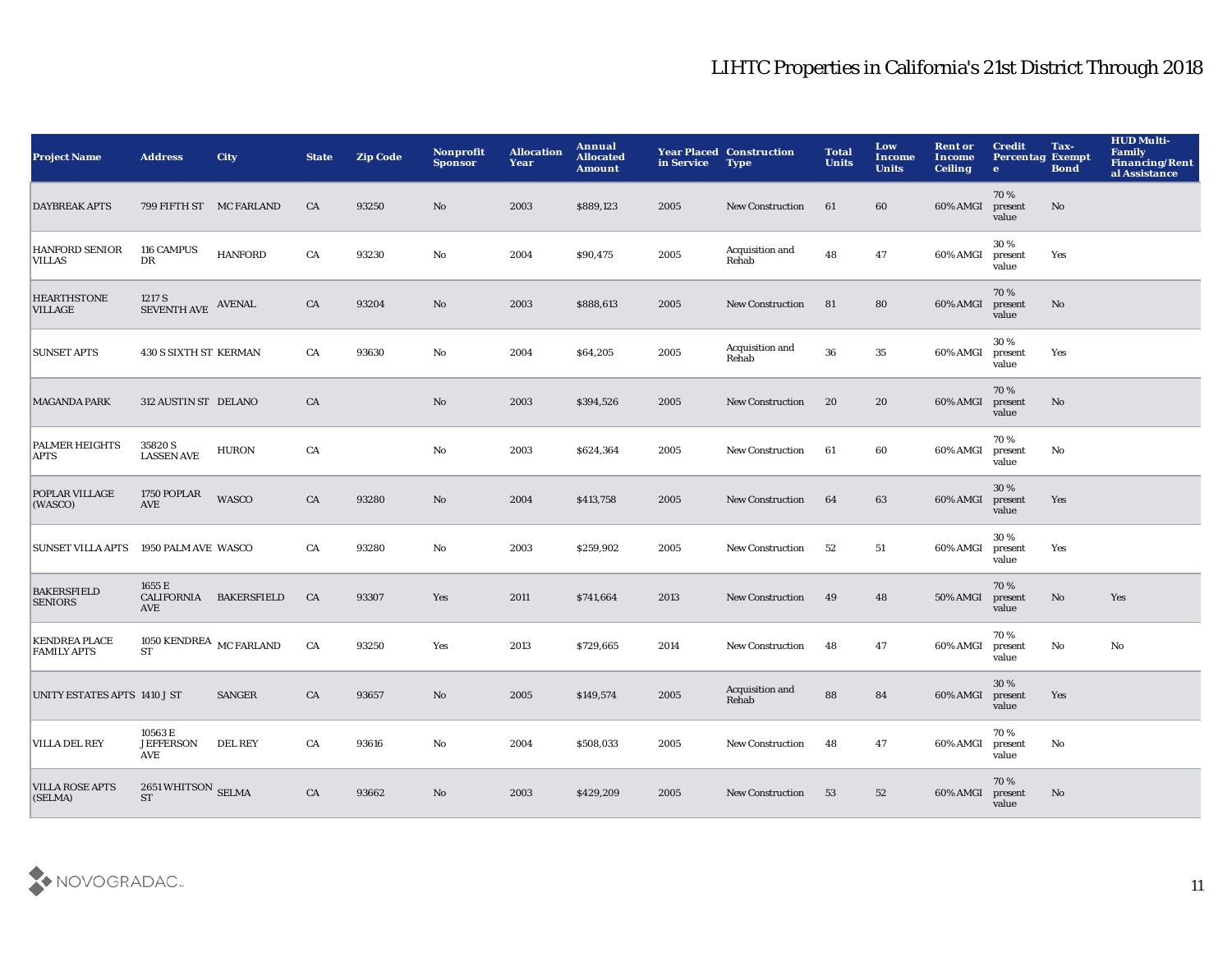| <b>Project Name</b>                                                         | <b>Address</b>                                   | <b>City</b>        | <b>State</b> | <b>Zip Code</b> | Nonprofit<br><b>Sponsor</b> | <b>Allocation</b><br>Year | Annual<br><b>Allocated</b><br><b>Amount</b> | in Service | <b>Year Placed Construction</b><br><b>Type</b> | <b>Total</b><br><b>Units</b> | Low<br><b>Income</b><br><b>Units</b> | <b>Rent or</b><br>Income<br><b>Ceiling</b> | <b>Credit</b><br><b>Percentag Exempt</b><br>$\bullet$ | Tax-<br><b>Bond</b> | <b>HUD Multi-</b><br><b>Family</b><br><b>Financing/Rent</b><br>al Assistance |
|-----------------------------------------------------------------------------|--------------------------------------------------|--------------------|--------------|-----------------|-----------------------------|---------------------------|---------------------------------------------|------------|------------------------------------------------|------------------------------|--------------------------------------|--------------------------------------------|-------------------------------------------------------|---------------------|------------------------------------------------------------------------------|
| <b>DESCANSO PLACE II</b>                                                    | 716 DESCANSO $_{\rm \,BAKERSFIELD}$<br><b>ST</b> |                    | CA           | 93306           | Yes                         | 2012                      | \$345,233                                   | 2013       | <b>New Construction</b>                        | -17                          | 16                                   | 60% AMGI                                   | 70%<br>present<br>value                               | No                  | No                                                                           |
| DESCANSO PLACE IV REMBRANDT BAKERSFIELD                                     | 823<br><b>ST</b>                                 |                    | CA           | 93306           | Yes                         | 2012                      | \$249,891                                   | 2013       | <b>New Construction</b>                        | 16                           | 15                                   | 60% AMGI                                   | 70%<br>present<br>value                               | No                  | No                                                                           |
| <b>RANCHO ALGODON</b>                                                       | 327 DOVER PL DELANO                              |                    | CA           | 93215           | No                          | 2013                      | \$247,898                                   | 2014       | Acquisition and<br>Rehab                       | 62                           | 62                                   | 60% AMGI                                   | 30%<br>present<br>value                               | Yes                 | Yes                                                                          |
| <b>SYCAMORE FAMILY</b><br><b>APTS II</b>                                    | 740<br>SYCAMORE RD ARVIN                         |                    | CA           | 93203           | No                          | 2013                      | \$1,374,272                                 | 2014       | <b>New Construction</b>                        | 72                           | 71                                   | 60% AMGI                                   | 70%<br>present<br>value                               | No                  | No                                                                           |
| <b>WESTSIDE VILLAGE</b><br>(SHAFTER)                                        | <b>595 VERA</b><br><b>CRUZ WAY</b>               | <b>SHAFTER</b>     | CA           | 93263           | No                          | 2013                      | \$200,291                                   | 2014       | <b>New Construction</b>                        | 80                           | 80                                   | 60% AMGI                                   | 30%<br>present<br>value                               | Yes                 | No                                                                           |
| RESIDENCES AT OLD 1006 BAKER<br><b>TOWN KERN</b>                            | <b>STREET</b>                                    | <b>BAKERSFIELD</b> | CA           | 93305           | Yes                         | 2013                      | \$788,228                                   | 2014       | <b>New Construction</b>                        | 50                           | 49                                   | 60% AMGI                                   | 70%<br>present<br>value                               | $\mathbf{No}$       | Yes                                                                          |
| PALMER VILLAS<br><b>SENIOR</b><br><b>APARTMENTS</b>                         | 16121 PALMER<br><b>AVENUE</b>                    | <b>HURON</b>       | CA           | 93234           | No                          | 2014                      | \$433,961                                   | 2014       | <b>New Construction</b>                        | 25                           | 24                                   | 60% AMGI                                   | 70%<br>present<br>value                               | No                  | No                                                                           |
| <b>AVILA AVENUE</b><br><b>APARTMENTS II</b>                                 | 805 AVILA<br><b>AVENUE</b>                       | <b>PARLIER</b>     | CA           | 93648           | Yes                         | 2014                      | \$195,136                                   | 2015       | <b>New Construction</b>                        | 24                           | 23                                   | 60% AMGI                                   | 30%<br>present<br>value                               | Yes                 | No                                                                           |
| DESCANSO PLACE III REMBRANDT                                                | 625<br><b>STREET</b>                             | <b>BAKERSFIELD</b> | CA           | 93306           | Yes                         | 2014                      | \$641,949                                   | 2015       | <b>New Construction</b>                        | 34                           | 33                                   | 60% AMGI                                   | 70%<br>present<br>value                               | No                  | No                                                                           |
| <b>MARION VILLAS</b><br><b>APARTMENTS</b>                                   | 1600 MARION<br><b>STREET</b>                     | <b>KINGSBURG</b>   | CA           | 93631           | Yes                         | 2013                      | \$611,918                                   | 2015       | <b>New Construction</b>                        | 46                           | 45                                   | 60% AMGI                                   | 70%<br>present<br>value                               | No                  | No                                                                           |
| <b>MENDOTA RENTAL</b><br><b>ASSISTANCE</b><br><b>DEMONSTRATION</b><br>(RAD) | 111 STRAW<br><b>STREET</b>                       | <b>MENDOTA</b>     | CA           | 93640           | Yes                         | 2013                      | \$1,892,213                                 | 2015       | Acquisition and<br>Rehab                       | 124                          | 123                                  | 60% AMGI                                   | <b>Both 30%</b><br>and 70%<br>present<br>value        | No                  | Yes                                                                          |
| <b>SANGER CROSSING</b><br><b>APARTMENTS</b>                                 | 1620 J STREET SANGER                             |                    | CA           | 93657           | No                          | 2014                      | \$454,587                                   | 2015       | <b>New Construction</b>                        | 45                           | 44                                   | 60% AMGI                                   | 70%<br>present<br>value                               | No                  | No                                                                           |
| <b>VALLEY VIEW</b><br><b>APARTMENTS</b>                                     | 2148 JASMINE<br><b>STREET</b>                    | <b>DELANO</b>      | CA           | 93215           | Yes                         | 2014                      | \$266,142                                   | 2015       | Acquisition and<br>Rehab                       | 90                           | 89                                   | 60% AMGI                                   | 30%<br>present<br>value                               | Yes                 | Yes                                                                          |

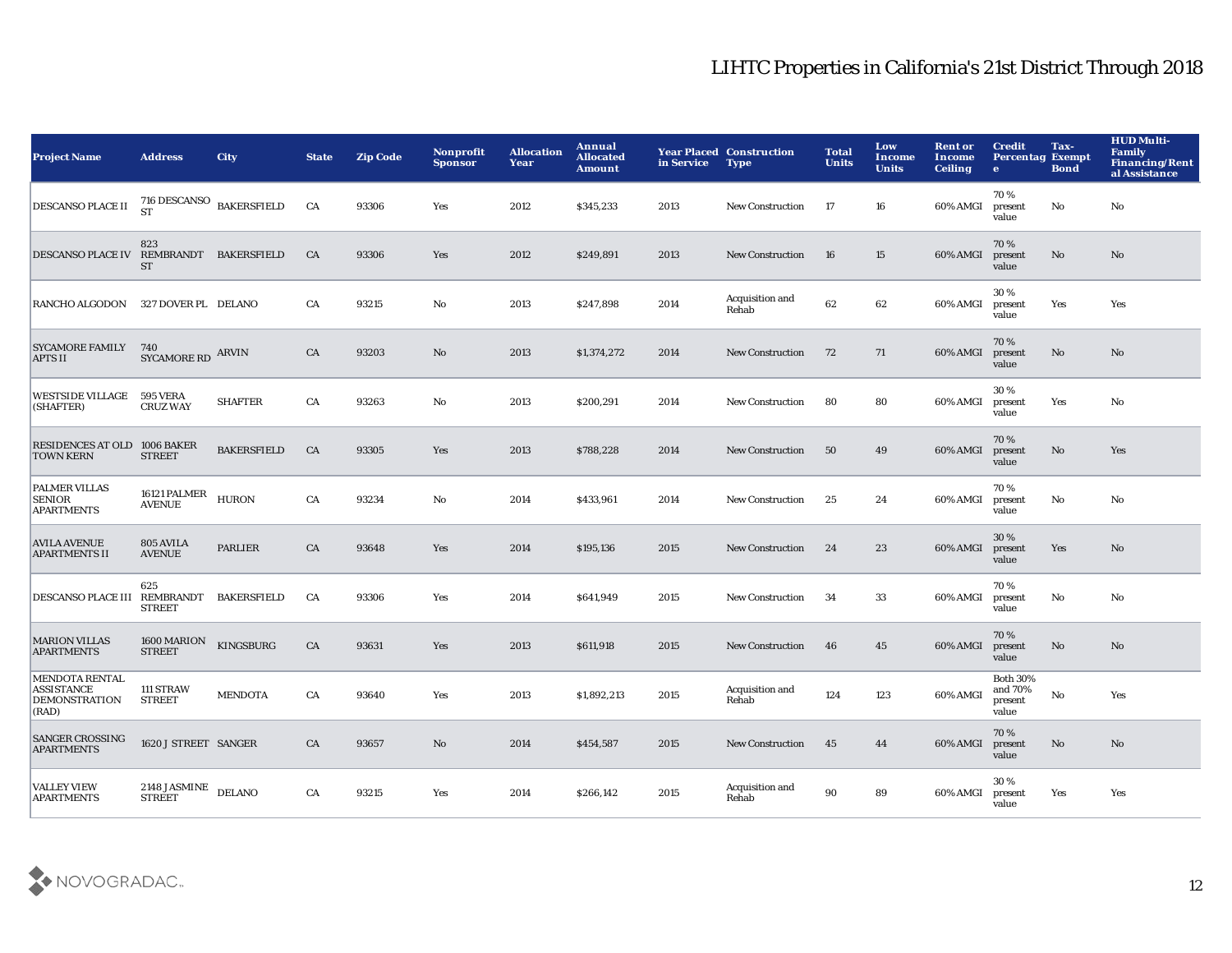| <b>Project Name</b>                                                  | <b>Address</b>                                    | City              | <b>State</b> | <b>Zip Code</b> | <b>Nonprofit</b><br><b>Sponsor</b> | <b>Allocation</b><br>Year | Annual<br><b>Allocated</b><br><b>Amount</b> | in Service | <b>Year Placed Construction</b><br><b>Type</b> | <b>Total</b><br><b>Units</b> | Low<br>Income<br><b>Units</b> | <b>Rent or</b><br><b>Income</b><br><b>Ceiling</b> | <b>Credit</b><br><b>Percentag Exempt</b><br>e | Tax-<br><b>Bond</b>    | <b>HUD Multi-</b><br>Family<br><b>Financing/Rent</b><br>al Assistance |
|----------------------------------------------------------------------|---------------------------------------------------|-------------------|--------------|-----------------|------------------------------------|---------------------------|---------------------------------------------|------------|------------------------------------------------|------------------------------|-------------------------------|---------------------------------------------------|-----------------------------------------------|------------------------|-----------------------------------------------------------------------|
| <b>WARTHAN PLACE</b><br><b>APARTMENTS</b>                            | 351 WARTHAN<br><b>STREET</b>                      | <b>COALINGA</b>   | CA           | 93210           | $\mathbf{N}\mathbf{o}$             | 2014                      | \$634,709                                   | 2015       | <b>New Construction</b>                        | 81                           | 80                            | 60% AMGI                                          | 70%<br>present<br>value                       | No                     | $\mathbf{N}\mathbf{o}$                                                |
| <b>TULARE ARMS</b><br><b>APARTMENTS</b>                              | <b>225 WEST</b><br><b>TULARE</b><br><b>AVENUE</b> | <b>SHAFTER</b>    | CA           | 93263           | No                                 | 2013                      | \$144,413                                   | 2015       | Acquisition and<br>Rehab                       | 48                           | 47                            | 60% AMGI                                          | 30%<br>present<br>value                       | Yes                    | No                                                                    |
| <b>JASMINE HEIGHTS</b><br><b>APARTMENTS</b>                          | 851 22ND<br><b>AVENUE</b>                         | <b>DELANO</b>     | CA           | 93215           | Yes                                | 2013                      | \$413,881                                   | 2015       | Acquisition and<br>Rehab                       | 128                          | 126                           | 60% AMGI                                          | 30 %<br>present<br>value                      | Yes                    | No                                                                    |
| <b>ALMOND VILLAGE</b>                                                | 14869<br>LAMBERSON<br><b>AVENUE</b>               | <b>LOST HILLS</b> | CA           | 93249           | Yes                                | 2014                      | \$1,056,957                                 | 2016       | New Construction                               | 81                           | 80                            | 60% AMGI                                          | 70%<br>present<br>value                       | $\rm No$               | $\mathbf {No}$                                                        |
| AMBERWOOD<br><b>APARTMENTS I + II</b>                                | 11280<br><b>OAKVIEW</b><br><b>DRIVE</b>           | <b>HANFORD</b>    | CA           | 93230           | No                                 | 2015                      | \$233,891                                   | 2016       | Acquisition and<br>Rehab                       | 88                           | 86                            | 60% AMGI                                          | 30%<br>present<br>value                       | Yes                    | Yes                                                                   |
| ARROYO DEL<br><b>CAMINO</b>                                          | 801 S.<br>CORCORAN<br><b>AVENUE</b>               | <b>AVENAL</b>     | CA           | 93204           | No                                 | 2015                      | \$397,065                                   | 2016       | <b>New Construction</b>                        | 41                           | 40                            | 60% AMGI                                          | 30%<br>present<br>value                       | Yes                    | No                                                                    |
| <b>COALINGA SENIOR</b><br><b>APARTMENTS</b>                          | 422 EAST POLK COALINGA<br><b>STREET</b>           |                   | ${\rm CA}$   | 93210           | Yes                                | 2015                      | \$229,563                                   | 2016       | <b>New Construction</b>                        | 40                           | 39                            | 60% AMGI                                          | 30%<br>present<br>value                       | Yes                    | $\mathbf{N}\mathbf{o}$                                                |
| <b>MONTCLAIR</b><br><b>APARTMENTS</b>                                | 150 SOUTH<br>19TH AVENUE                          | <b>LEMOORE</b>    | CA           | 93245           | $\mathbf{No}$                      | 2014                      | \$149,143                                   | 2016       | Acquisition and<br>Rehab                       | 80                           | 79                            | 60% AMGI                                          | 30%<br>present<br>value                       | Yes                    | No                                                                    |
| <b>VALLEY VIEW HOMES CARLOS</b>                                      | 1625 SAN<br><b>STREET</b>                         | <b>SELMA</b>      | CA           | 93662           | Yes                                | 2014                      | \$1,023,795                                 | 2016       | <b>New Construction</b>                        | 48                           | 47                            | 60% AMGI                                          | 70%<br>present<br>value                       | $\mathbf{N}\mathbf{o}$ | $\mathbf{N}\mathbf{o}$                                                |
| <b>PARLIER GARDEN</b><br><b>APARTMENTS</b>                           | 1105 TULARE<br><b>STREET</b>                      | PARLIER           | CA           | 93648           | $\rm No$                           | 2015                      | \$262,369                                   | 2016       | Acquisition and<br>Rehab                       | 41                           | 40                            | 60% AMGI                                          | 70%<br>present<br>value                       | No                     | $\mathbf{N}\mathbf{o}$                                                |
|                                                                      |                                                   |                   |              |                 |                                    |                           |                                             |            |                                                |                              |                               |                                                   |                                               |                        |                                                                       |
| 166 Projects Reported                                                |                                                   |                   |              |                 |                                    |                           | \$79,891,313                                |            |                                                | 10,711                       | 10,280                        |                                                   |                                               |                        |                                                                       |
| Location: California's 21st District (Congressional District, 116th) |                                                   |                   |              |                 |                                    |                           |                                             |            |                                                |                              |                               |                                                   |                                               |                        |                                                                       |